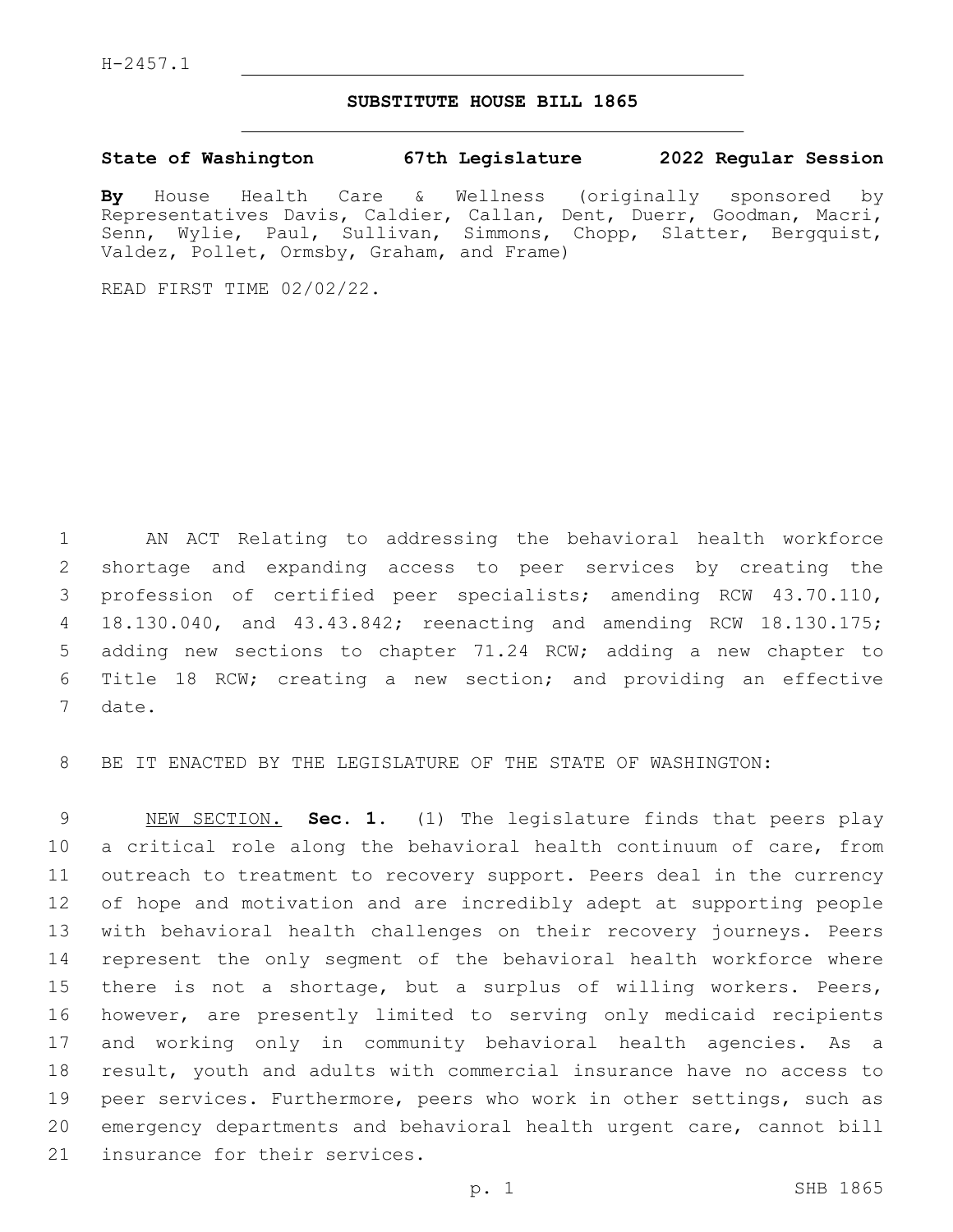(2) Therefore, it is the intent of the legislature to address the behavioral health workforce crisis, expand access to peer services, and honor the contributions of the peer profession by creating the 4 profession of certified peer specialists.

 NEW SECTION. **Sec. 2.** The definitions in this section apply throughout this chapter unless the context clearly requires otherwise.

 (1) "Advisory committee" means the Washington state certified peer specialist advisory committee established under section 4 of 10 this act.

11 (2) "Approved supervisor" means:

 (a) Until July 1, 2026, a behavioral health provider, as defined in RCW 71.24.025 with at least two years of experience working in a behavioral health practice that employs peer specialists as part of 15 treatment teams; or

(b) A certified peer specialist who has completed:

 (i) At least 1,500 hours of work as a fully certified peer specialist engaged in the practice of peer support services, with at least 500 hours attained through the joint supervision of peers in 20 conjunction with another approved supervisor; and

 (ii) The training developed by the health care authority under 22 section 11 of this act.

 (3) "Certified peer specialist" means a person certified under 24 this chapter to engage in the practice of peer support services.

 (4) "Certified peer specialist trainee" means an individual working toward the supervised experience and written examination requirements to become a certified peer specialist under this 28 chapter.

(5) "Department" means the department of health.

 (6) "Practice of peer support services" means the provision of interventions by either a person in recovery from a mental health condition or substance use disorder, or both, or the parent or legal guardian of a youth who is receiving or has received behavioral health services. The client receiving the interventions receives them from a person with a similar lived experience as either a person in recovery from a mental health condition or substance use disorder, or both, or the parent or legal guardian of a youth who is receiving or has received behavioral health services. The person provides the interventions through the use of shared experiences to assist a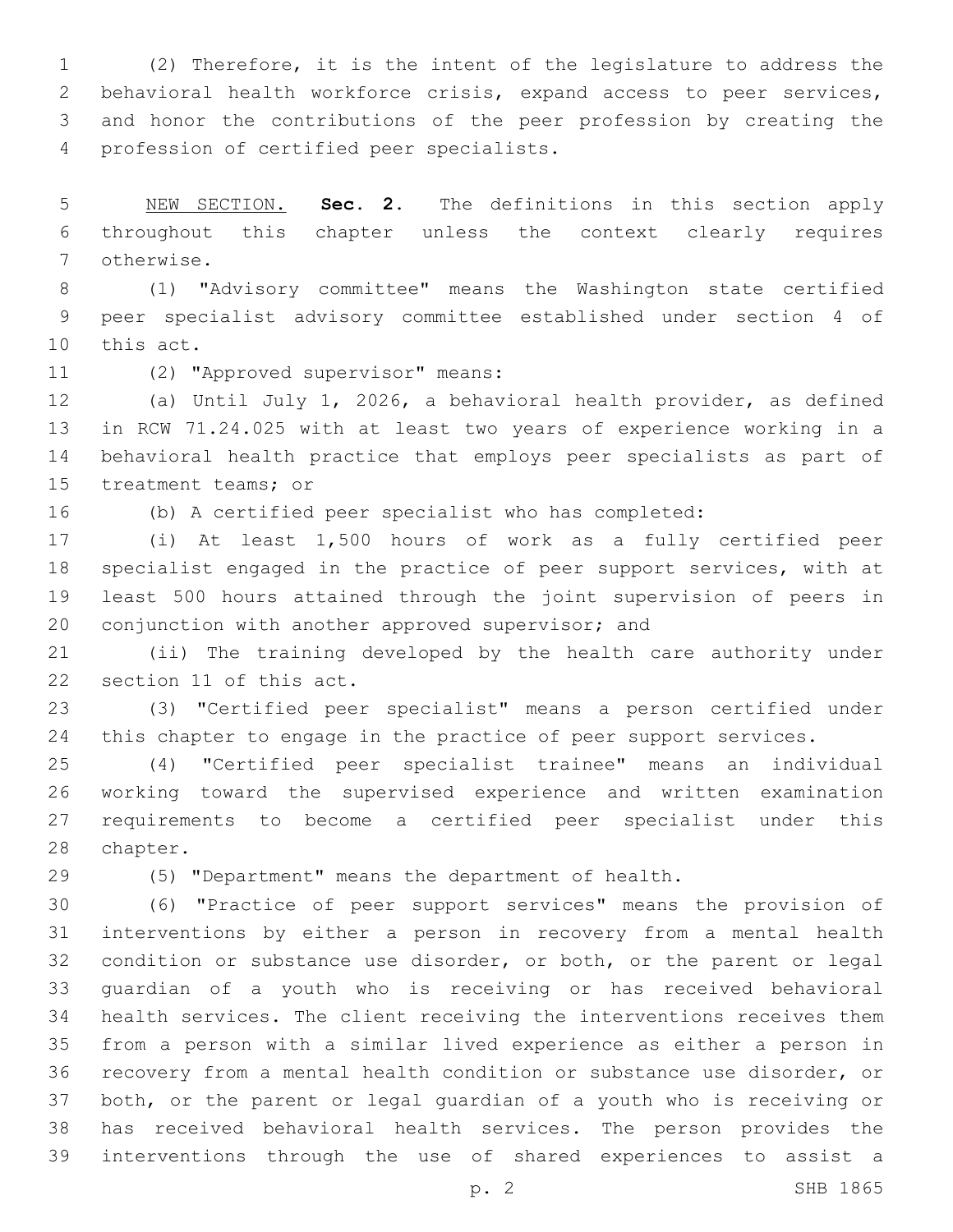client in the acquisition and exercise of skills needed to support the client's recovery. Interventions may include activities that assist clients in accessing or engaging in treatment and in symptom management; promote social connection, recovery, and self-advocacy; provide guidance in the development of natural community supports and basic daily living skills; and support clients in engagement, motivation, and maintenance related to achieving and maintaining 8 health and wellness goals.

9 (7) "Secretary" means the secretary of health.

 NEW SECTION. **Sec. 3.** In addition to any other authority, the secretary has the authority to:

 (1) Adopt rules under chapter 34.05 RCW necessary to implement 13 this chapter;

 (2) Establish all certification, examination, and renewal fees in 15 accordance with RCW 43.70.110 and 43.70.250;

 (3) Establish forms and procedures necessary to administer this 17 chapter;

 (4) Issue certificates to applicants who have met the education, training, and examination requirements for obtaining a certificate and to deny a certificate to applicants who do not meet the 21 requirements;

 (5) Coordinate with the health care authority to confirm an applicants' successful completion of the certified peer specialist education course offered by the health care authority under section 11 of this act and successful passage of the associated oral examination as proof of eligibility to take a qualifying written examination for applicants for obtaining a certificate;

 (6) Establish practice parameters consistent with the definition 29 of the practice of peer support services;

 (7) Provide staffing and administrative support to the advisory committee. Beginning October 1, 2023, the lead staff person supporting and communicating with the advisory committee must be a 33 certified peer counselor;

 (8) Determine which states have credentialing requirements equivalent to those of this state, and issue certificates to applicants credentialed in those states without examination;

 (9) Define and approve any supervised experience requirements for 38 certification;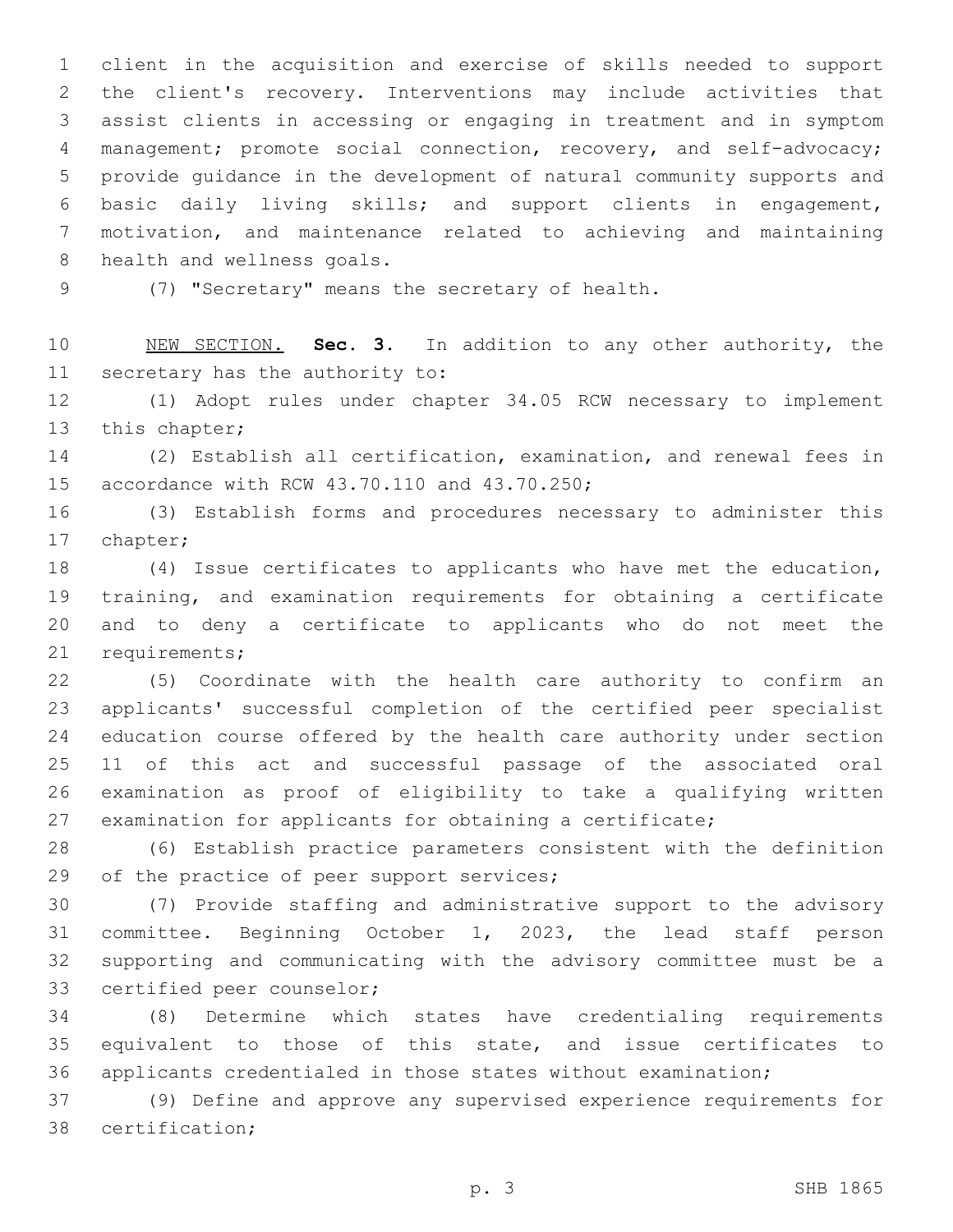(10) Assist the advisory committee with the review of peer counselor apprenticeship program applications in the process of being 3 approved and registered under chapter 49.04 RCW;

 (11) Adopt rules implementing a continuing competency program; 5 and

 (12) Establish by rule the procedures for an appeal of an 7 examination failure.

 NEW SECTION. **Sec. 4.** (1) The Washington state certified peer specialist advisory committee is established.

 (2)(a) The advisory committee shall consist of 11 members. Nine members must be certified peer specialists. Those nine members shall 12 be inclusive of mental health peers, substance use disorder peers, community-based peers, peers who work in clinical settings, youth 14 peers, adult peers, and peer supervisors. One member must represent community behavioral health agencies. One member must represent the public at large and may not be a credentialed behavioral health provider. The advisory committee shall be reflective of the community who receives peer services, including people who are Black, indigenous, people of color, and individuals who identify as LGBTQ. All members of the advisory committee must be residents of Washington state. Members may not hold an office in a professional association 22 for peer specialists or be employed by the state.

 (b) The members shall be appointed by the secretary to serve three-year terms which may be renewed. Initial members shall be appointed to staggered terms which may be less than three years. Initial membership may vary from the requirements in (a) of this subsection to account for the lack of an available credential for certified peer specialists at the time the advisory committee is established. The advisory committee shall select a chair and vice 30 chair.

 (3) The department and the health care authority, as appropriate, must adopt recommendations as submitted by the advisory committee on topics related to the administration of this chapter, including:

 (a) Advice and recommendations regarding the establishment or 35 implementation of rules related to this chapter;

 (b) Advice, recommendations, and consultation regarding case disposition guidelines and priorities related to unprofessional conduct cases regarding certified peer specialists;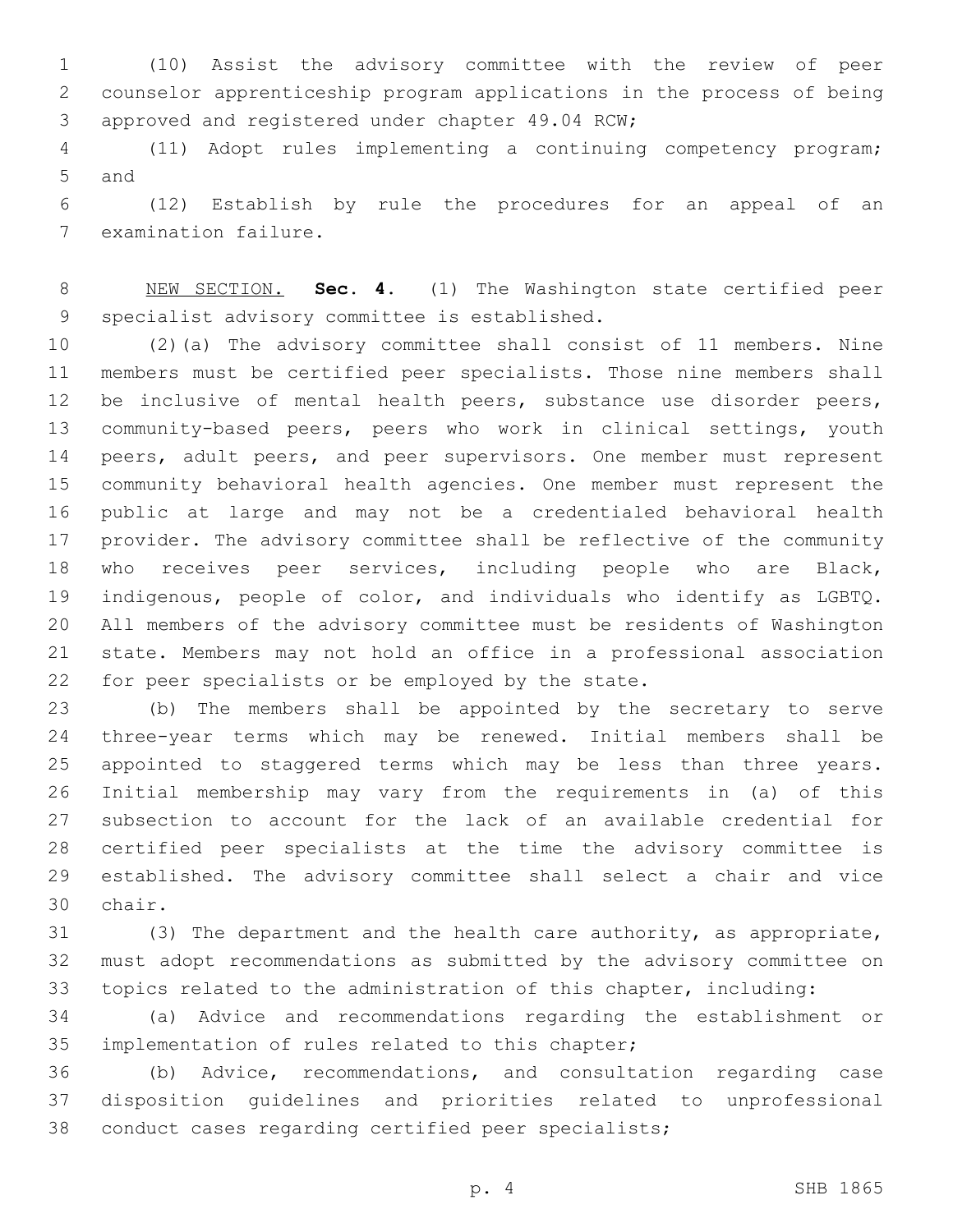(c) Assistance, recommendations, and consultation of individual committee members as needed in the review, analysis, and disposition of reports of unprofessional conduct and service recipient complaints;4

 (d) Assistance and recommendations to enhance patient and client 6 education;

 (e) Assistance and recommendations regarding the written and oral examination to become a certified peer specialist and the examiners conducting the examinations, including recommendations to assure that the examinations, and the manner in which the examinations are 11 administered, are culturally appropriate;

 (f) Assistance and recommendations regarding any continuing education and continuing competency programs administered under the 14 provisions of this chapter;

 (g) Advice and guidance regarding criteria for certification based on prior experience as a peer specialist attained before July 1, 2024, as described in section 6(2) of this act;

 (h) Recommendations for additional supports that may help those practicing as peer counselors as of the effective date of this 20 section to become certified peer specialists;

 (i) Review of existing health care authority policies and 22 procedures related to peer counselors;

 (j) Advice on approving additional education and training entities, other than the health care authority, to conduct the course of instruction in section 11(1)(a) of this act to expand availability 26 of the course, particularly among black, indigenous, people of color, 27 and individuals who identify as  $LGPQ$ ;

 (k) Advice on approving additional testing entities, other than the health care authority to administer the written and oral examination, including entities owned by black, indigenous, and 31 people of color;

 (l) Advice on long-term planning and growth for the future advancement of the peer specialist profession; and

 (m) Recommendations on recruitment and retention in the peer specialist profession, including among black, indigenous, people of 36 color, and individuals who identify as LGBTQ.

 (4) Committee members are immune from suit in an action, civil or criminal, based on the department's disciplinary proceedings or other 39 official acts performed in good faith.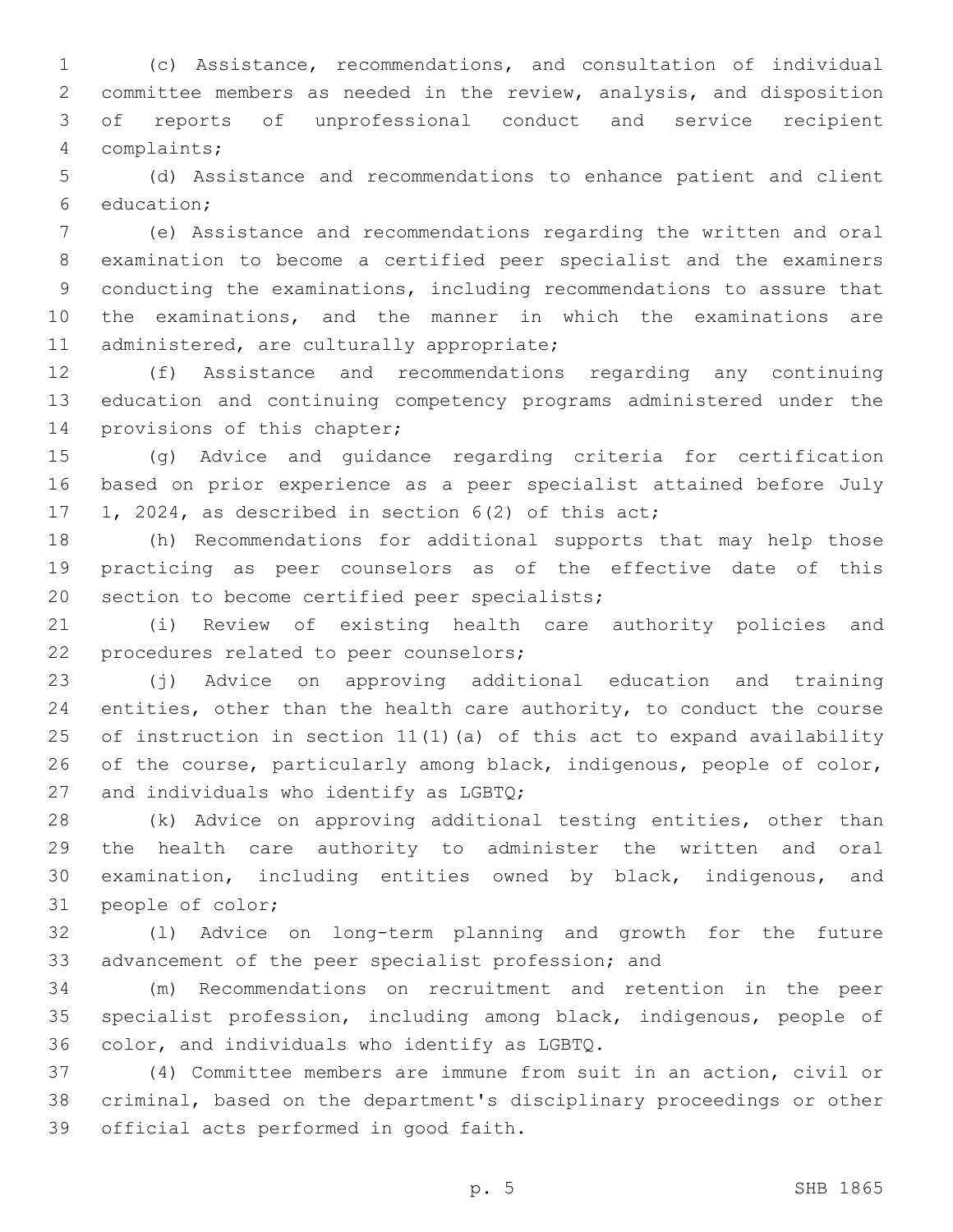(5) Committee members shall be compensated in accordance with RCW 43.03.240, including travel expenses in carrying out his or her authorized duties in accordance with RCW 43.03.050 and 43.03.060.

 NEW SECTION. **Sec. 5.** Nothing in this chapter may be construed to prohibit or restrict:

 (1) An individual who holds a credential issued by this state, other than as a certified peer specialist or certified peer specialist trainee, to engage in the practice of an occupation or profession without obtaining an additional credential from the state. The individual may not use the title certified peer specialist unless the individual holds a credential under this chapter; or

 (2) The practice of peer support services by a person who is employed by the government of the United States while engaged in the performance of duties prescribed by the laws of the United States.

 NEW SECTION. **Sec. 6.** (1) Beginning July 1, 2024, except as provided in subsections (2) and (3) of this section, the secretary shall issue a certificate to engage in the practice of peer support services to any applicant who demonstrates to the satisfaction of the secretary that the applicant meets the following requirements:

 (a) Submission of an attestation to the department that the 21 applicant self-identifies as:

 (i) A person with one or more years of recovery from a mental health condition, substance use disorder, or both; or

 (ii) The parent or legal guardian of a youth who is receiving or 25 has received behavioral health services;

 (b) Successful completion of the education course developed and 27 offered by the health care authority under section 11 of this act;

 (c) Successful passage of an oral examination administered by the health care authority upon completion of the education course offered 30 by the health care authority under section 11 of this act;

 (d) Successful passage of a written examination administered by the health care authority upon completion of the education course 33 offered by the health care authority under section 11 of this act;

 (e) Successful completion of an experience requirement of at least 1,000 supervised hours as a certified peer specialist trainee engaged in the volunteer or paid practice of peer support services, in accordance with the standards in section 7 of this act; and

(f) Payment of the appropriate fee required under this chapter.

p. 6 SHB 1865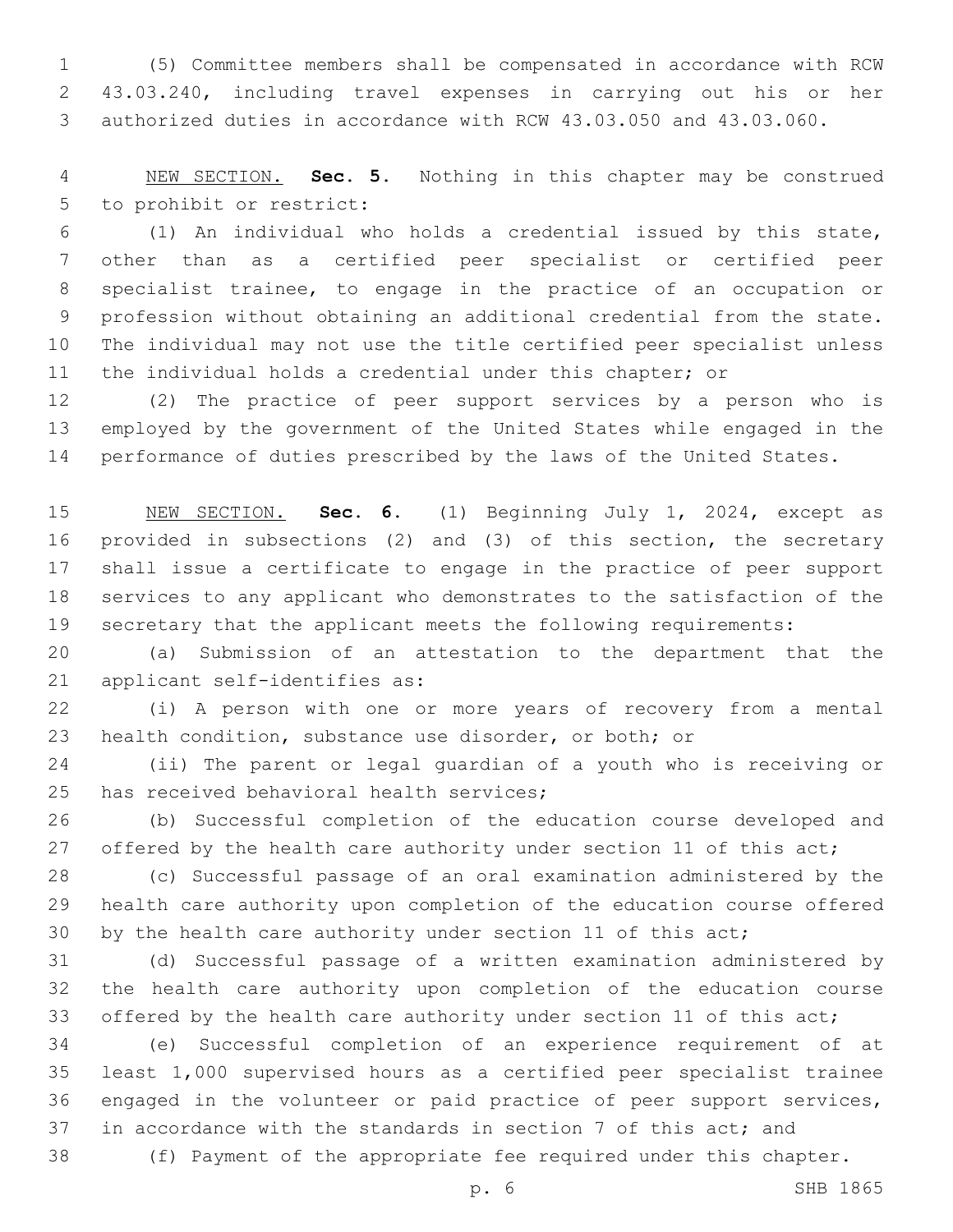(2) The secretary, with the recommendation of the advisory committee, shall establish criteria for the issuance of a certificate to engage in the practice of peer support services based on prior experience as a peer specialist attained before July 1, 2024. The criteria shall establish equivalency standards necessary to be deemed to have met the requirements of subsection (1) of this section. An applicant under this subsection shall have until July 1, 2025, to complete any standards in which the applicant is determined to be 9 deficient.

 (3) The secretary, with the recommendation of the advisory committee, shall issue a certificate to engage in the practice of peer support services based on completion of an apprenticeship program registered and approved under chapter 49.04 RCW and reviewed by the advisory committee under section 3 of this act.

 (4) A certificate to engage in the practice of peer support services is valid for two years. A certificate may be renewed upon demonstrating to the department that the certified peer specialist has successfully completed 30 hours of continuing education approved 19 by the department. As part of the continuing education requirement, every six years the applicant must submit proof of successful completion of at least three hours of suicide prevention training and at least six hours of coursework in professional ethics and law, 23 which may include topics under RCW 18.130.180.

 NEW SECTION. **Sec. 7.** (1) The secretary shall issue a certificate to engage in the practice of peer support services as a certified peer specialist trainee to any applicant who demonstrates to the satisfaction of the secretary that:

 (a) The applicant meets the requirements of section 6 (1)(a), (b), (c), (d), and (4) of this act and is working toward the supervised experience requirements to become a certified peer 31 specialist under this chapter; or

 (b) The applicant is enrolled in an apprenticeship program registered and approved under chapter 49.04 RCW and approved by the 34 secretary under section 3 of this act.

 (2) An applicant seeking to become a certified peer specialist trainee under this section shall submit to the secretary for approval a declaration, in accordance with rules adopted by the department, that the certified peer specialist trainee is actively pursuing the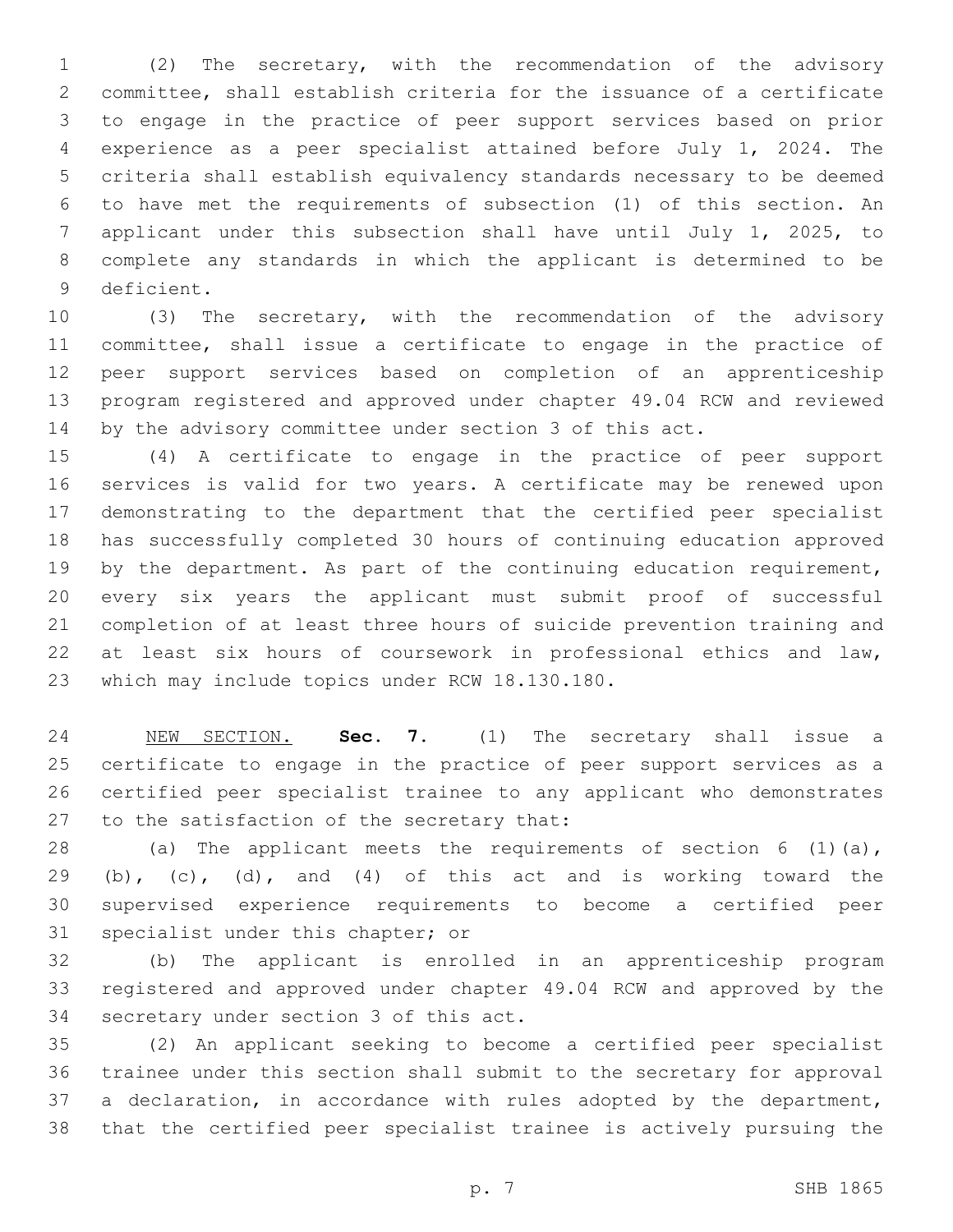supervised experience requirements of section 6(1)(d) of this act. This declaration must be updated with the trainee's annual renewal.

 (3) A certified peer specialist trainee certified under this section may practice only under the supervision of an approved supervisor. Supervision may be provided through distance supervision. Supervision may be provided by an approved supervisor who is employed by the same employer that employs the certified peer specialist trainee or by an arrangement made with a third-party approved supervisor to provide supervision, or a combination of both types of 10 approved supervisors.

 (4) A certified peer specialist trainee certificate is valid for 12 one year and may only be renewed four times.

 NEW SECTION. **Sec. 8.** (1) The date and location of written examinations must be established by the secretary. Applicants who have been found by the secretary to meet other requirements for obtaining a certificate must be scheduled for the next examination 17 following the filing of the application. The secretary shall establish by rule the examination application deadline.

 (2) The secretary or the secretary's designees shall administer written examinations to each applicant, by means determined most 21 effective, on subjects appropriate to the scope of practice, as applicable. The examinations must be limited to the purpose of determining whether the applicant possesses the minimum skill and 24 knowledge necessary to practice competently.

 (3) The examination materials, all grading of the materials, and the grading of any practical work must be preserved for a period of not less than one year after the secretary has made and published the decisions. All examinations must be conducted under fair and wholly 29 impartial methods.

 (4) Any applicant failing to make the required grade in the first written examination may take up to two subsequent written examinations as the applicant desires upon prepaying a fee determined by the secretary under RCW 43.70.250 for each subsequent written examination. Upon failing four written examinations, the secretary may invalidate the original application and require remedial education before the person may take future written examinations.

 (5) The secretary may approve a written examination prepared or administered by a private organization that credentials and renews credentials for peer counselors, or an association of credentialing

p. 8 SHB 1865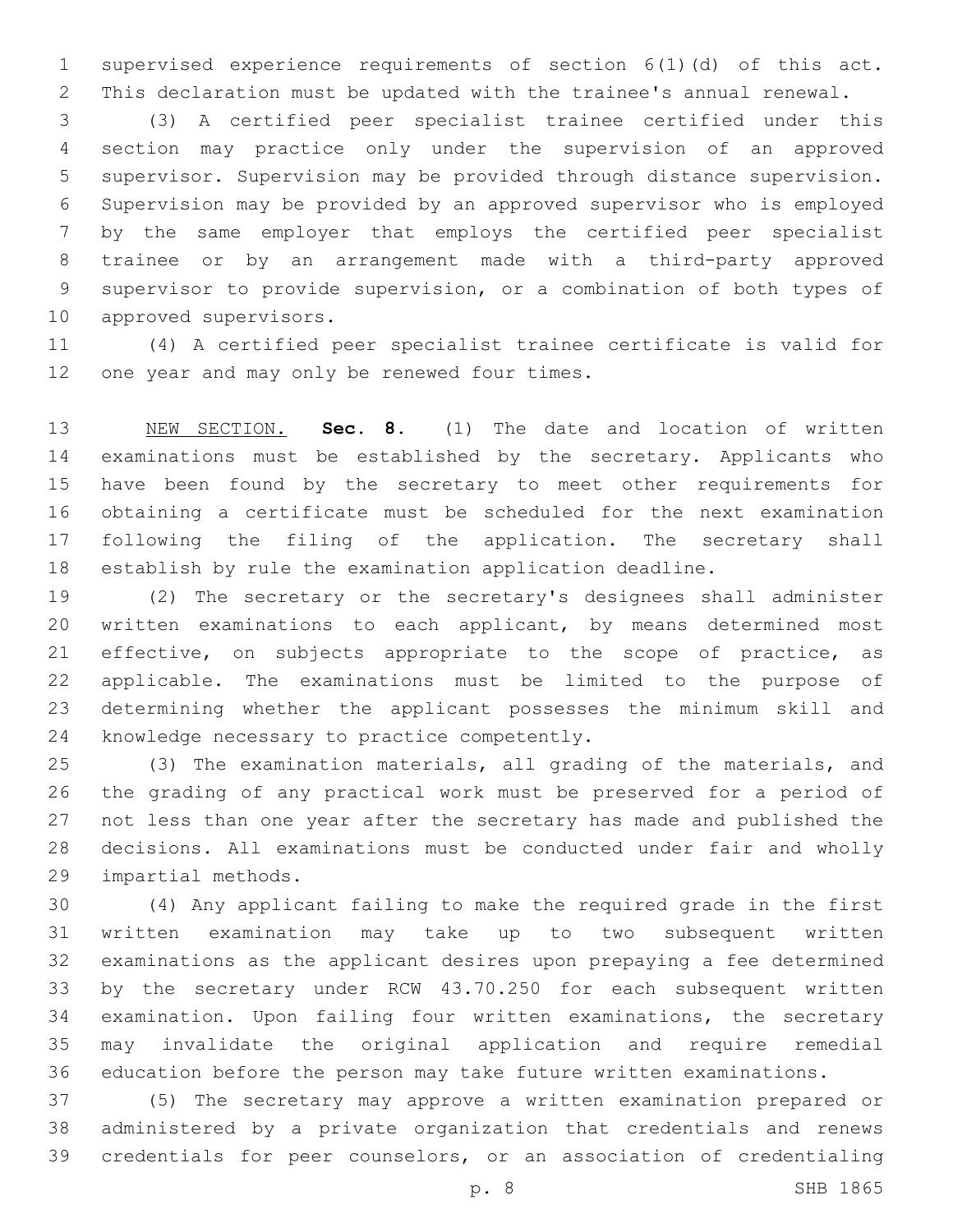agencies, for use by an applicant in meeting the credentialing 2 requirements.

 NEW SECTION. **Sec. 9.** The secretary shall establish, by rule, the requirements and fees for renewal of a certificate issued pursuant to this chapter. Fees must be established in accordance with RCW 43.70.110 and 43.70.250, except that fees for an initial certificate and any renewal of the certificate may not exceed \$100. Failure to renew the certificate invalidates the certificate and all privileges granted by the certificate. If a certificate has lapsed 10 for a period longer than three years, the person shall demonstrate competence to the satisfaction of the secretary by completing continuing competency requirements or meeting other standards determined by the secretary.

 NEW SECTION. **Sec. 10.** The uniform disciplinary act, chapter 18.130 RCW, governs uncertified practice of peer support services, the issuance and denial of certificates, and the discipline of certified peer specialists and certified peer specialist trainees under this chapter.

 NEW SECTION. **Sec. 11.** A new section is added to chapter 71.24 20 RCW to read as follows:

 (1)(a) By January 1, 2024, the authority must develop a course of instruction to become a certified peer specialist under chapter 18.--- RCW (the new chapter created in section 19 of this act). The course must be approximately 80 hours in duration and based upon the curriculum offered by the authority in its peer counselor training as of the effective date of this section, as well as additional instruction in the principles of recovery coaching and suicide prevention. The authority shall establish a peer engagement process to receive suggestions regarding subjects to be covered in the 80- hour curriculum beyond those addressed in the peer counselor training curriculum and recovery coaching and suicide prevention curricula, including the cultural appropriateness of the 80-hour training. The education course must be taught by certified peer specialists. The education course must be offered by the authority with sufficient frequency to accommodate the demand for training and the needs of the workforce. The authority must establish multiple configurations for 37 offering the education course, including offering the course as an

p. 9 SHB 1865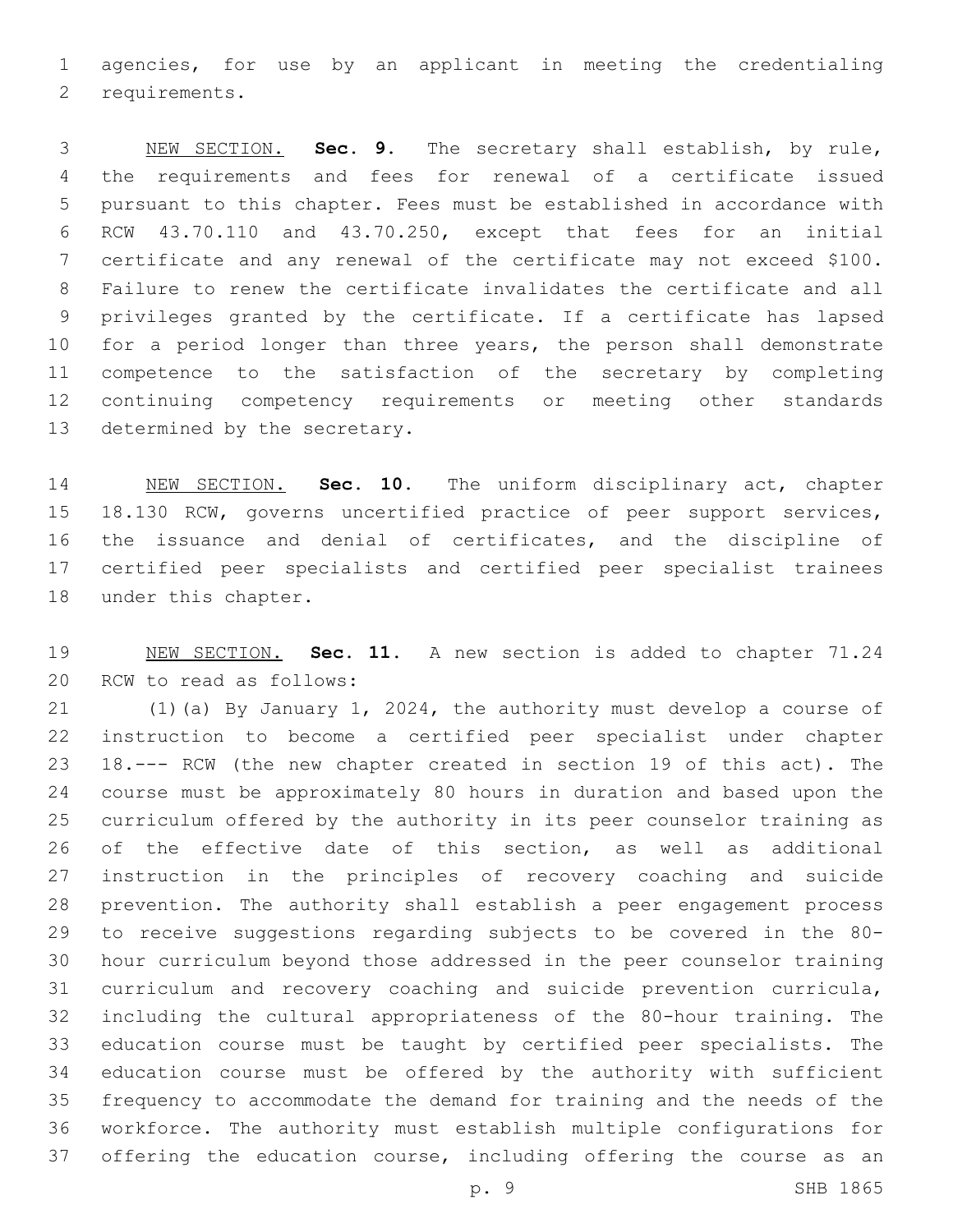uninterrupted course with longer class hours held on consecutive days for students seeking accelerated completion of the course and as an extended course with reduced daily class hours, possibly with multiple days between classes, to accommodate students with other commitments. Upon completion of the education course, the student must pass an oral examination administered by the course trainer.

 (b) The authority shall develop an expedited course of instruction that consists of only those portions of the curriculum required under (a) of this subsection that exceed the authority's certified peer counselor training curriculum as it exists on the effective date of this section. The expedited training shall focus on assisting persons who completed the authority's certified peer counselor training as it exists on the effective date of this section to meet the education requirements for certification under section 6 15 of this act.

 (c) The authority shall coordinate with the department to develop a process for the authority to confirm to the department that a student has successfully completed the certified peer specialist education course offered under this subsection and successfully passed the associated oral examination and is eligible to take a qualifying written examination for applicants to become certified peer specialists under chapter 18.--- RCW (the new chapter created in 23 section 19 of this act);

 (2) By January 1, 2024, the authority must develop a training course for certified peer specialists providing supervision to certified peer specialist trainees under section 7 of this act.

 (3)(a) By July 1, 2024, the authority shall offer a 40-hour specialized training course in peer crisis response services for peer specialists certified under chapter 18.--- RCW (the new chapter created in section 19 of this act) who are working as peer crisis responders. The training shall incorporate best practices for responding to 988 behavioral health crisis line calls, as well as processes for co-response with law enforcement when necessary.

 (b) Beginning July 1, 2025, any entity that uses certified peer specialists as peer crisis responders, may only use certified peer specialists who have completed the training course established by (a) of this subsection. A behavioral health agency that uses certified peer specialists to work as peer crisis responders must maintain the records of the completion of the training course for those certified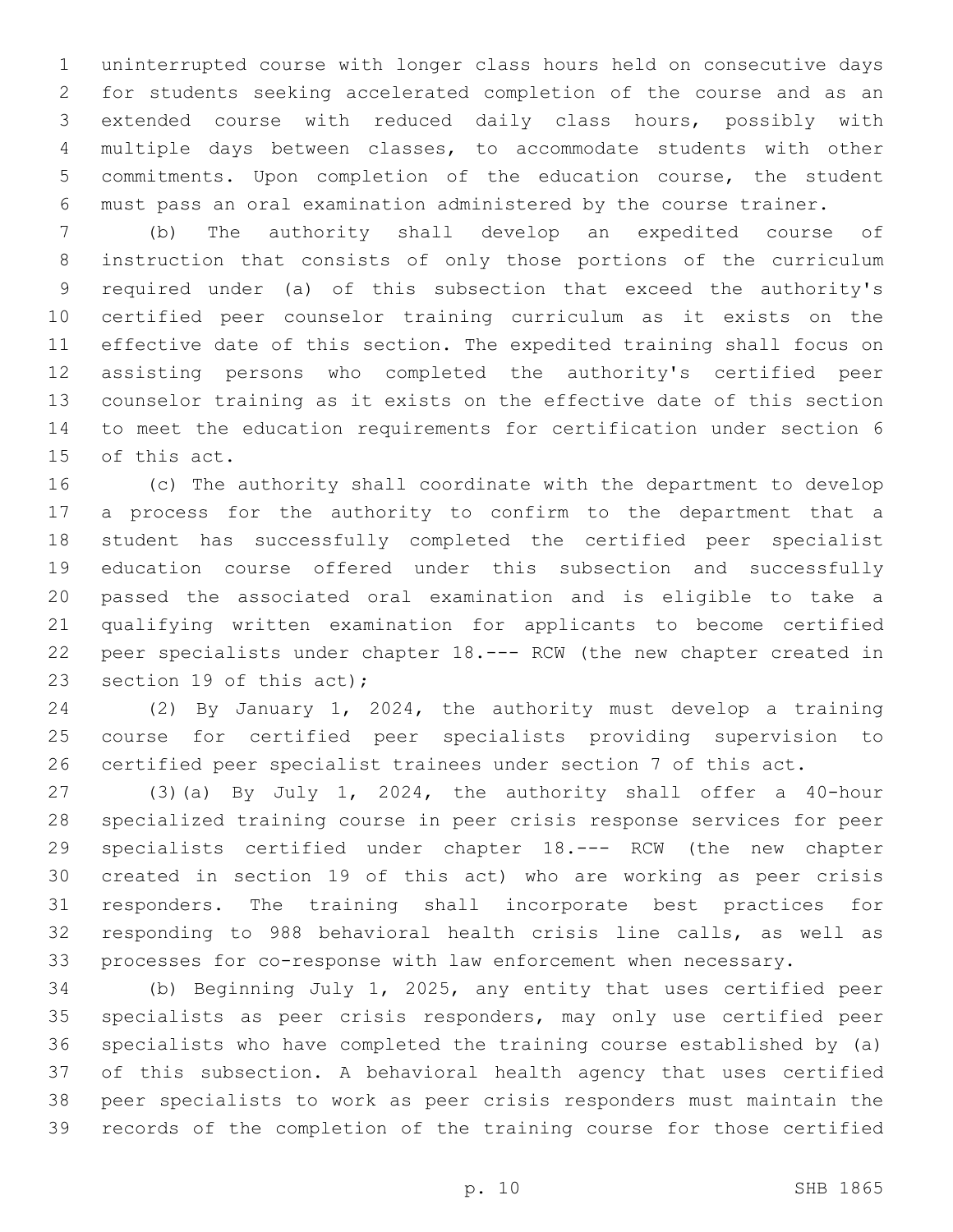peer specialists who provide these services and make the records available to the state agency for auditing or certification purposes.

 (4) By July 1, 2024, the authority shall offer a course designed to inform licensed or certified behavioral health agencies of the benefits of incorporating certified peer specialists and certified peer specialist trainees into their clinical staff and best practices for incorporating their services. The authority shall encourage entities that hire certified peer specialists and certified peer specialist trainees, including licensed or certified behavioral health agencies, hospitals, primary care offices, and other entities, to have appropriate staff attend the training by making it available 12 in multiple formats.

13 (5) The authority shall:

 (a) Hire clerical, administrative, investigative, and other staff as needed to implement this section to serve as examiners for any practical oral or written examination and assure that the examiners are trained to administer examinations in a culturally appropriate manner and represent the diversity of applicants being tested. The authority shall adopt procedures to allow for appropriate accommodations for persons with a learning disability, other disabilities, and other needs and assure that staff involved in the 22 administration of examinations are trained on those procedures;

 (b) Develop oral and written examinations required under this section. The initial examinations shall be adapted from those used by the authority as of the effective date of this section and modified pursuant to input and comments from the Washington state peer specialist advisory committee. The authority shall assure that the 28 examinations are culturally appropriate;

 (c) Prepare, grade, and administer, or supervise the grading and administration of written examinations for obtaining a certificate;

 (d) Approve entities to provide the educational courses required 32 by this section and approve entities to prepare, grade, and administer written examinations for the educational courses required by this section. In establishing approval criteria, the authority shall consider the recommendations of the Washington state peer 36 specialist advisory committee; and

 (e) Develop examination preparation materials and make them available to students enrolled in the courses established under this section in multiple formats, including specialized examination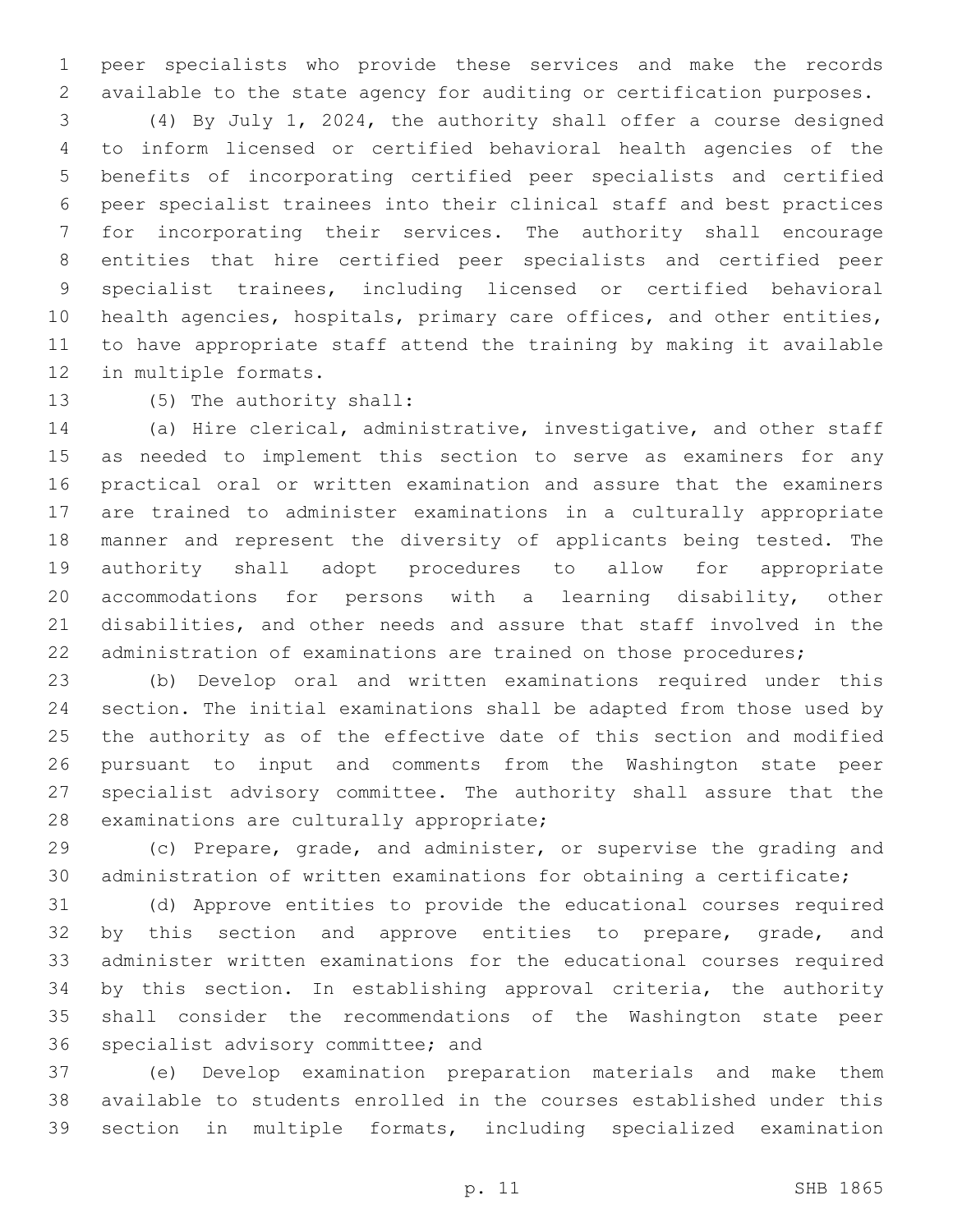preparation support for students with higher barriers to passing the 2 written examination.

 (6) For the purposes of this section, the term "peer crisis responder" means a peer specialist certified under chapter 18.--- RCW (the new chapter created in section 19 of this act) who has completed the training under subsection (3) of this section whose job involves responding to behavioral health emergencies, including those dispatched through a 988 crisis hotline or the 911 system.

 NEW SECTION. **Sec. 12.** A new section is added to chapter 71.24 10 RCW to read as follows:

 Behavioral health agencies must reduce the caseload for approved supervisors who are providing supervision to certified peer specialist trainees seeking certification under chapter 18.--- RCW 14 (the new chapter created in section 19 of this act), in accordance with standards established by the Washington state certified peer 16 specialist advisory committee.

 NEW SECTION. **Sec. 13.** A new section is added to chapter 71.24 18 RCW to read as follows:

 A person who is registered as an agency-affiliated counselor under chapter 18.19 RCW who engages in the practice of peer support services and whose agency, as defined in RCW 18.19.020, bills medical assistance for those services must hold a certificate as a certified peer specialist or certified peer specialist trainee under chapter 18.--- RCW (the new chapter created in section 19 of this act) no 25 later than January 1, 2026.

 NEW SECTION. **Sec. 14.** By January 1, 2024, the office of the insurance commissioner shall make recommendations to health carriers regarding appropriate use of certified peer specialists and certified peer specialist trainees, network adequacy for certified peer specialists and certified peer specialist trainees, and steps to incorporate certified peer specialists and certified peer specialist trainees into commercial provider networks.

 **Sec. 15.** RCW 43.70.110 and 2020 c 80 s 28 are each amended to read as follows:34

 (1) The secretary shall charge fees to the licensee for obtaining a license. Physicians regulated pursuant to chapter 18.71 RCW who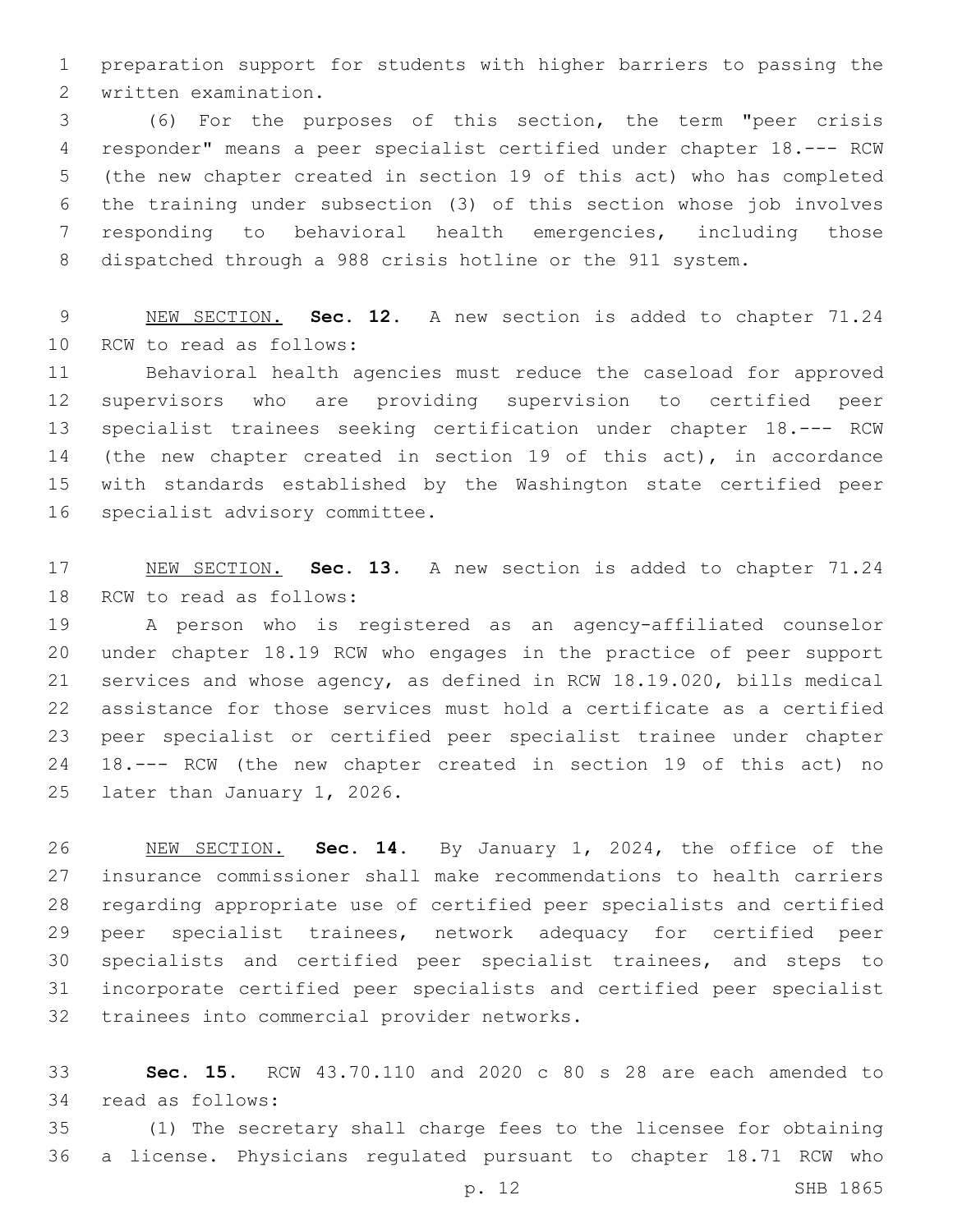reside and practice in Washington and obtain or renew a retired active license are exempt from such fees. Municipal corporations providing emergency medical care and transportation services pursuant to chapter 18.73 RCW shall be exempt from such fees, provided that such other emergency services shall only be charged for their pro rata share of the cost of licensure and inspection, if appropriate. Peer specialists and peer specialist trainees certified under chapter 18.--- RCW (the new chapter created in section 19 of this act) may not be required to pay more than \$100 for their initial certificate 10 and any renewal of the certificate. The secretary may waive the fees 11 when, in the discretion of the secretary, the fees would not be in 12 the best interest of public health and safety, or when the fees would 13 be to the financial disadvantage of the state.

 (2) Except as provided in subsection (3) of this section, fees charged shall be based on, but shall not exceed, the cost to the department for the licensure of the activity or class of activities 17 and may include costs of necessary inspection.

 (3) License fees shall include amounts in addition to the cost of licensure activities in the following circumstances:

 (a) For registered nurses and licensed practical nurses licensed under chapter 18.79 RCW, support of a central nursing resource center 22 as provided in RCW  $18.79.202$ ;

 (b) For all health care providers licensed under RCW 18.130.040, the cost of regulatory activities for retired volunteer medical worker licensees as provided in RCW 18.130.360; and

 (c) For physicians licensed under chapter 18.71 RCW, physician assistants licensed under chapter 18.71A RCW, osteopathic physicians licensed under chapter 18.57 RCW, naturopaths licensed under chapter 18.36A RCW, podiatrists licensed under chapter 18.22 RCW, chiropractors licensed under chapter 18.25 RCW, psychologists licensed under chapter 18.83 RCW, registered nurses and licensed practical nurses licensed under chapter 18.79 RCW, optometrists licensed under chapter 18.53 RCW, mental health counselors licensed under chapter 18.225 RCW, massage therapists licensed under chapter 18.108 RCW, advanced social workers licensed under chapter 18.225 RCW, independent clinical social workers and independent clinical social worker associates licensed under chapter 18.225 RCW, midwives licensed under chapter 18.50 RCW, marriage and family therapists and marriage and family therapist associates licensed under chapter 18.225 RCW, occupational therapists and occupational therapy

p. 13 SHB 1865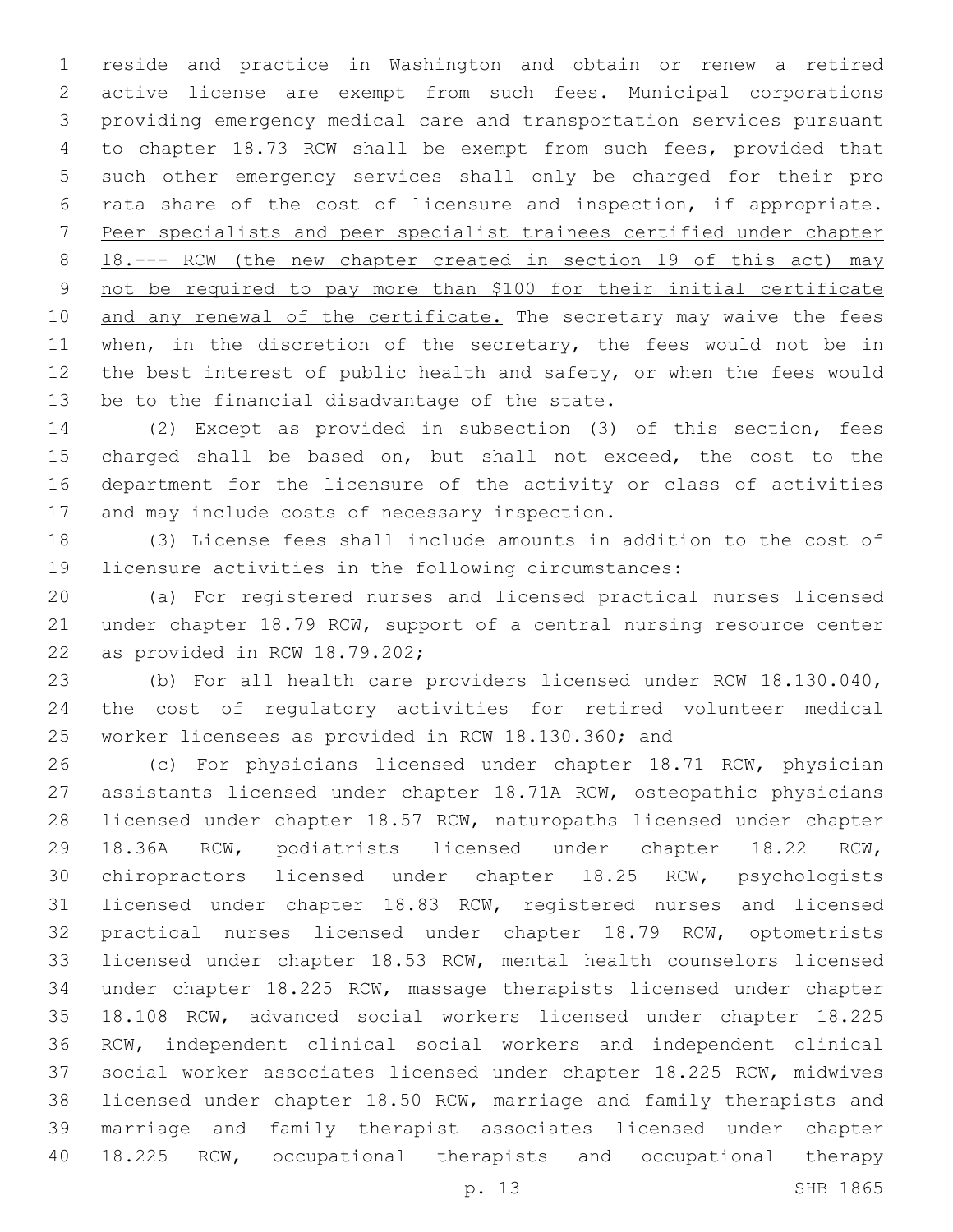assistants licensed under chapter 18.59 RCW, dietitians and nutritionists certified under chapter 18.138 RCW, speech-language pathologists licensed under chapter 18.35 RCW, acupuncturists or acupuncture and Eastern medicine practitioners licensed under chapter 18.06 RCW, and veterinarians and veterinary technicians licensed under chapter 18.92 RCW, the license fees shall include up to an additional twenty-five dollars to be transferred by the department to 8 the University of Washington for the purposes of RCW 43.70.112.

 (4) Department of health advisory committees may review fees established by the secretary for licenses and comment upon the 11 appropriateness of the level of such fees.

 **Sec. 16.** RCW 18.130.040 and 2021 c 179 s 7 are each amended to 13 read as follows:

 (1) This chapter applies only to the secretary and the boards and commissions having jurisdiction in relation to the professions licensed under the chapters specified in this section. This chapter does not apply to any business or profession not licensed under the 18 chapters specified in this section.

 (2)(a) The secretary has authority under this chapter in relation 20 to the following professions:

 (i) Dispensing opticians licensed and designated apprentices 22 under chapter 18.34 RCW;

(ii) Midwives licensed under chapter 18.50 RCW;

(iii) Ocularists licensed under chapter 18.55 RCW;

 (iv) Massage therapists and businesses licensed under chapter 26 18.108 RCW;

(v) Dental hygienists licensed under chapter 18.29 RCW;

 (vi) Acupuncturists or acupuncture and Eastern medicine 29 practitioners licensed under chapter 18.06 RCW;

 (vii) Radiologic technologists certified and X-ray technicians 31 registered under chapter 18.84 RCW;

 (viii) Respiratory care practitioners licensed under chapter 33 18.89 RCW;

 (ix) Hypnotherapists and agency affiliated counselors registered 35 and advisors and counselors certified under chapter 18.19 RCW;

 (x) Persons licensed as mental health counselors, mental health counselor associates, marriage and family therapists, marriage and family therapist associates, social workers, social work associates—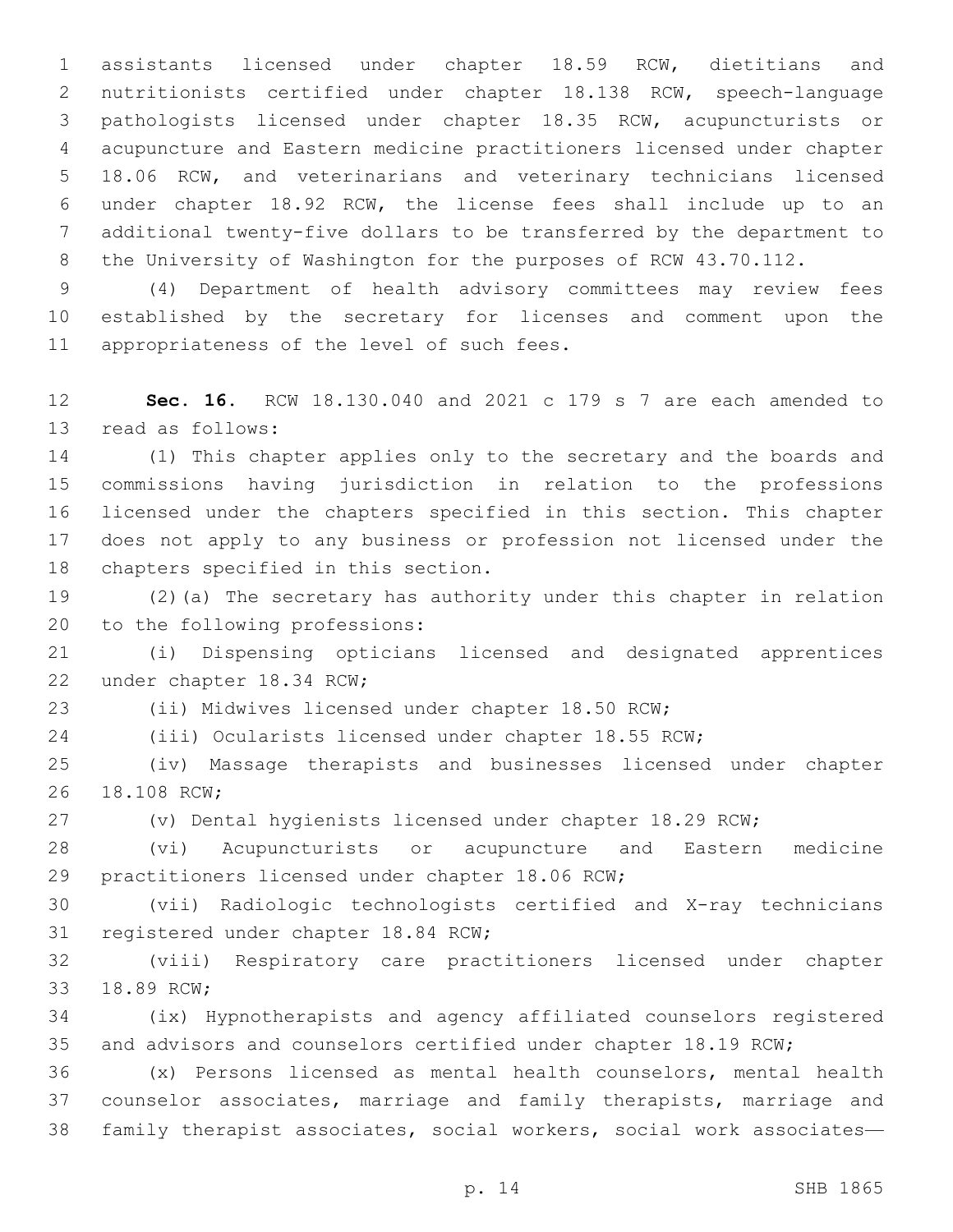advanced, and social work associates—independent clinical under 2 chapter 18.225 RCW; (xi) Persons registered as nursing pool operators under chapter 4 18.52C RCW; (xii) Nursing assistants registered or certified or medication 6 assistants endorsed under chapter 18.88A RCW; (xiii) Dietitians and nutritionists certified under chapter 8 18.138 RCW; (xiv) Substance use disorder professionals, substance use disorder professional trainees, or co-occurring disorder specialists 11 certified under chapter 18.205 RCW; (xv) Sex offender treatment providers and certified affiliate sex offender treatment providers certified under chapter 18.155 RCW; (xvi) Persons licensed and certified under chapter 18.73 RCW or 15 RCW 18.71.205; (xvii) Orthotists and prosthetists licensed under chapter 18.200 17 RCW; (xviii) Surgical technologists registered under chapter 18.215 19 RCW; (xix) Recreational therapists under chapter 18.230 RCW; (xx) Animal massage therapists certified under chapter 18.240 22 RCW; (xxi) Athletic trainers licensed under chapter 18.250 RCW; (xxii) Home care aides certified under chapter 18.88B RCW; (xxiii) Genetic counselors licensed under chapter 18.290 RCW; (xxiv) Reflexologists certified under chapter 18.108 RCW; (xxv) Medical assistants-certified, medical assistants- hemodialysis technician, medical assistants-phlebotomist, forensic phlebotomist, and medical assistants-registered certified and registered under chapter 18.360 RCW; ((and)) (xxvi) Behavior analysts, assistant behavior analysts, and 32 behavior technicians under chapter 18.380 RCW; and (xxvii) Certified peer specialists and certified peer specialist trainees under chapter 18.--- RCW (the new chapter created in section  $19$  of this act). (b) The boards and commissions having authority under this 37 chapter are as follows: (i) The podiatric medical board as established in chapter 18.22 39 RCW;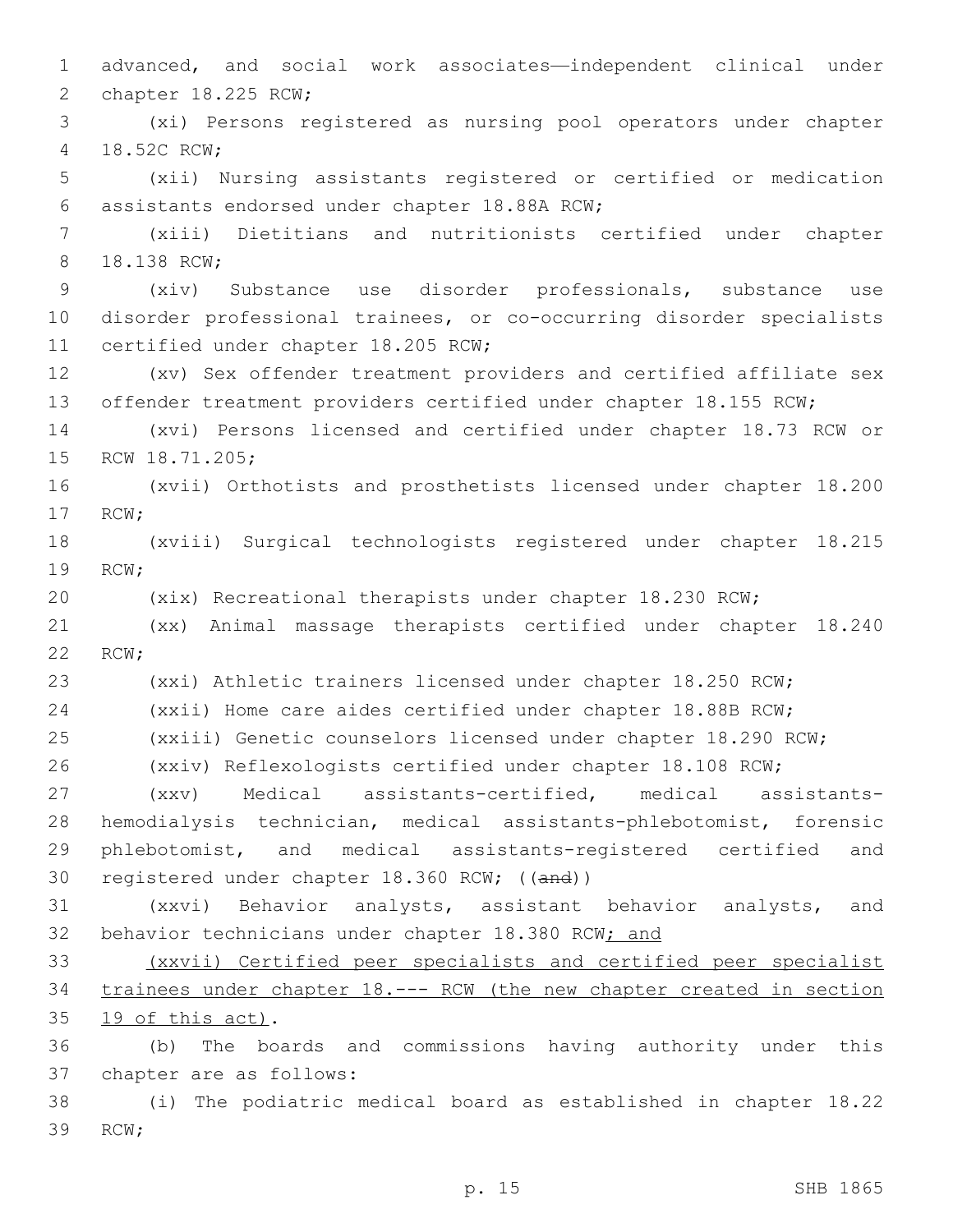(ii) The chiropractic quality assurance commission as established 2 in chapter 18.25 RCW;

 (iii) The dental quality assurance commission as established in chapter 18.32 RCW governing licenses issued under chapter 18.32 RCW, licenses and registrations issued under chapter 18.260 RCW, and 6 certifications issued under chapter 18.350 RCW;

 (iv) The board of hearing and speech as established in chapter 8 18.35 RCW;

 (v) The board of examiners for nursing home administrators as 10 established in chapter 18.52 RCW;

 (vi) The optometry board as established in chapter 18.54 RCW governing licenses issued under chapter 18.53 RCW;

 (vii) The board of osteopathic medicine and surgery as established in chapter 18.57 RCW governing licenses issued under 15 chapter 18.57 RCW;

 (viii) The pharmacy quality assurance commission as established in chapter 18.64 RCW governing licenses issued under chapters 18.64 18 and 18.64A RCW;

 (ix) The Washington medical commission as established in chapter 18.71 RCW governing licenses and registrations issued under chapters 21 18.71 and 18.71A RCW;

 (x) The board of physical therapy as established in chapter 18.74 23 RCW;

 (xi) The board of occupational therapy practice as established in 25 chapter 18.59 RCW;

 (xii) The nursing care quality assurance commission as established in chapter 18.79 RCW governing licenses and registrations 28 issued under that chapter;

 (xiii) The examining board of psychology and its disciplinary 30 committee as established in chapter 18.83 RCW;

 (xiv) The veterinary board of governors as established in chapter 32 18.92 RCW;

 (xv) The board of naturopathy established in chapter 18.36A RCW, governing licenses and certifications issued under that chapter; and (xvi) The board of denturists established in chapter 18.30 RCW.

 (3) In addition to the authority to discipline license holders, the disciplining authority has the authority to grant or deny licenses. The disciplining authority may also grant a license subject 39 to conditions.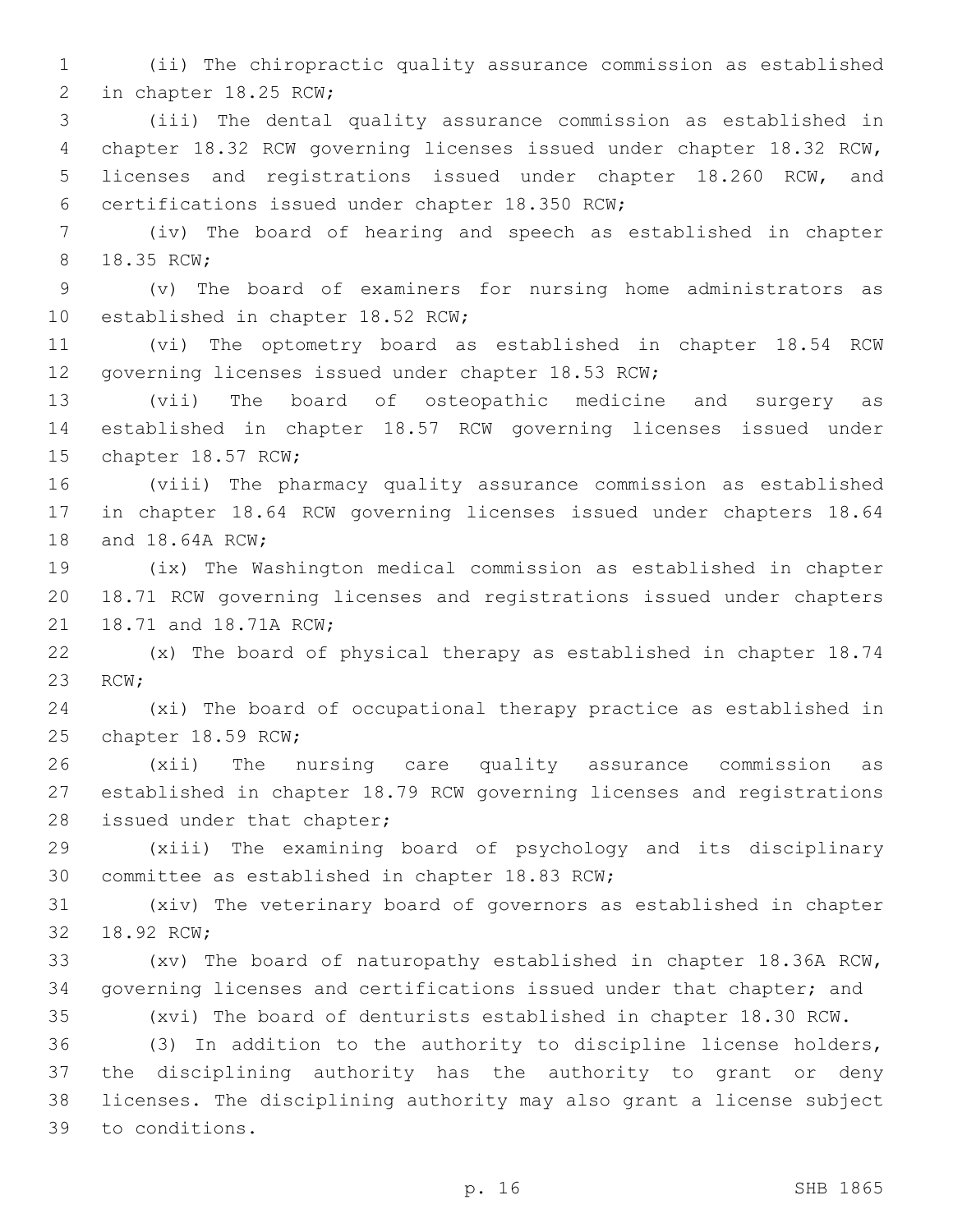(4) All disciplining authorities shall adopt procedures to ensure substantially consistent application of this chapter, the uniform disciplinary act, among the disciplining authorities listed in 4 subsection (2) of this section.

 **Sec. 17.** RCW 18.130.175 and 2019 c 446 s 43 and 2019 c 444 s 21 are each reenacted and amended to read as follows:6

 (1) In lieu of disciplinary action under RCW 18.130.160 and if the disciplining authority determines that the unprofessional conduct may be the result of substance abuse, the disciplining authority may refer the license holder to a voluntary substance abuse monitoring 11 program approved by the disciplining authority.

 The cost of the treatment shall be the responsibility of the license holder, but the responsibility does not preclude payment by 14 an employer, existing insurance coverage, or other sources. Primary alcoholism or other drug addiction treatment shall be provided by approved treatment programs under RCW 70.96A.020 or by any other provider approved by the entity or the commission. However, nothing shall prohibit the disciplining authority from approving additional services and programs as an adjunct to primary alcoholism or other drug addiction treatment. The disciplining authority may also approve the use of out-of-state programs. Referral of the license holder to the program shall be done only with the consent of the license holder. Referral to the program may also include probationary conditions for a designated period of time. If the license holder does not consent to be referred to the program or does not successfully complete the program, the disciplining authority may take appropriate action under RCW 18.130.160 which includes suspension of the license unless or until the disciplining authority, in consultation with the director of the voluntary substance abuse monitoring program, determines the license holder is able to practice safely. The secretary shall adopt uniform rules for the evaluation by the disciplining authority of a relapse or program violation on the part of a license holder in the substance abuse monitoring program. The evaluation shall encourage program participation with additional conditions, in lieu of disciplinary action, when the disciplining authority determines that the license holder is able to continue to 37 practice with reasonable skill and safety.

 (2) In addition to approving substance abuse monitoring programs 39 that may receive referrals from the disciplining authority, the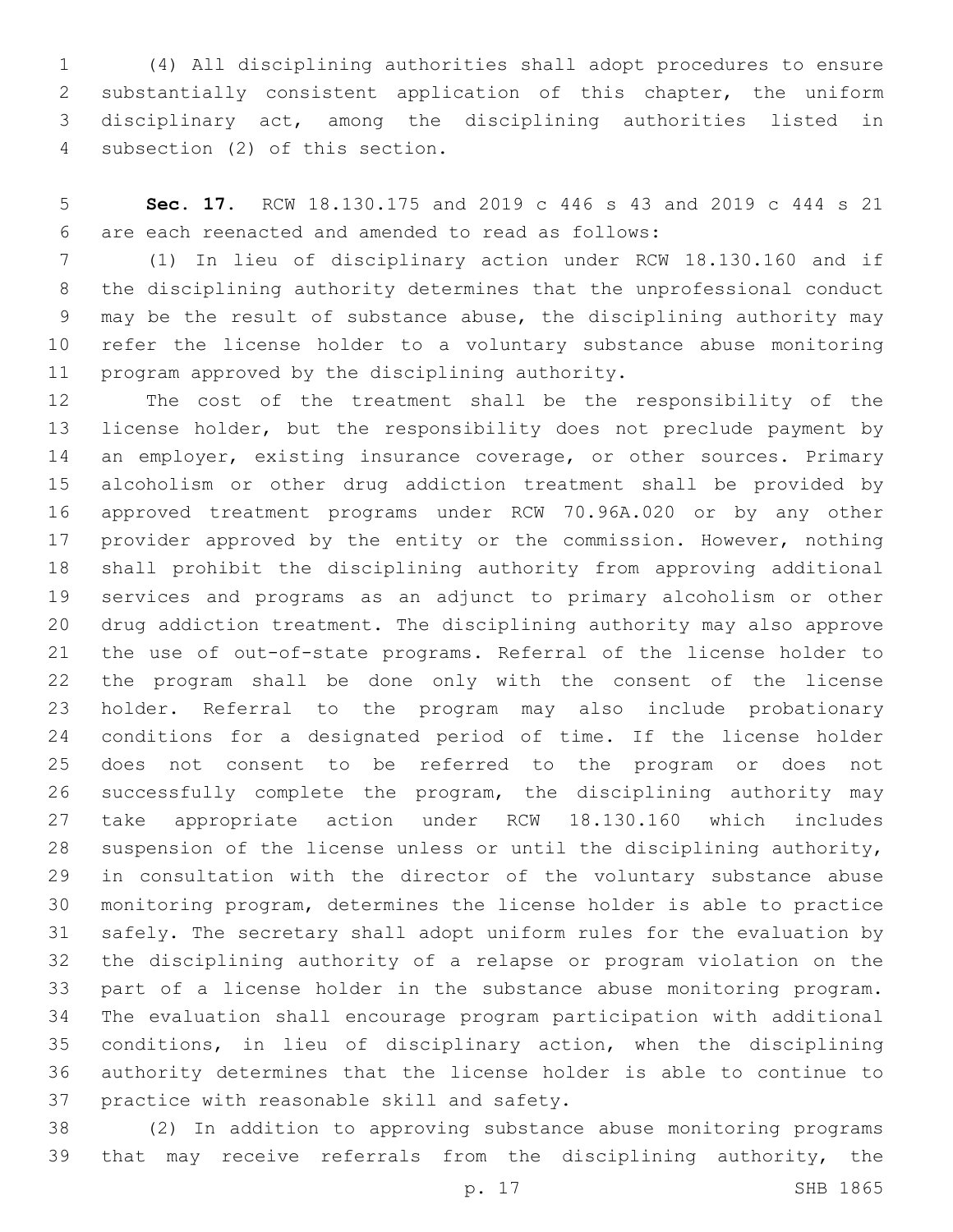disciplining authority may establish by rule requirements for participation of license holders who are not being investigated or monitored by the disciplining authority for substance abuse. License holders voluntarily participating in the approved programs without being referred by the disciplining authority shall not be subject to disciplinary action under RCW 18.130.160 for their substance abuse, and shall not have their participation made known to the disciplining authority, if they meet the requirements of this section and the 9 program in which they are participating.

 (3) The license holder shall sign a waiver allowing the program to release information to the disciplining authority if the licensee does not comply with the requirements of this section or is unable to practice with reasonable skill or safety. The substance abuse program shall report to the disciplining authority any license holder who fails to comply with the requirements of this section or the program 16 or who, in the opinion of the program, is unable to practice with reasonable skill or safety. License holders shall report to the disciplining authority if they fail to comply with this section or do not complete the program's requirements. License holders may, upon the agreement of the program and disciplining authority, reenter the program if they have previously failed to comply with this section.

 (4) The treatment and pretreatment records of license holders referred to or voluntarily participating in approved programs shall be confidential, shall be exempt from chapter 42.56 RCW, and shall not be subject to discovery by subpoena or admissible as evidence except for monitoring records reported to the disciplining authority for cause as defined in subsection (3) of this section. Monitoring records relating to license holders referred to the program by the disciplining authority or relating to license holders reported to the disciplining authority by the program for cause, shall be released to the disciplining authority at the request of the disciplining authority. Records held by the disciplining authority under this section shall be exempt from chapter 42.56 RCW and shall not be subject to discovery by subpoena except by the license holder.

 (5) "Substance abuse," as used in this section, means the impairment, as determined by the disciplining authority, of a license holder's professional services by an addiction to, a dependency on, or the use of alcohol, legend drugs, or controlled substances.

 (6) This section does not affect an employer's right or ability to make employment-related decisions regarding a license holder. This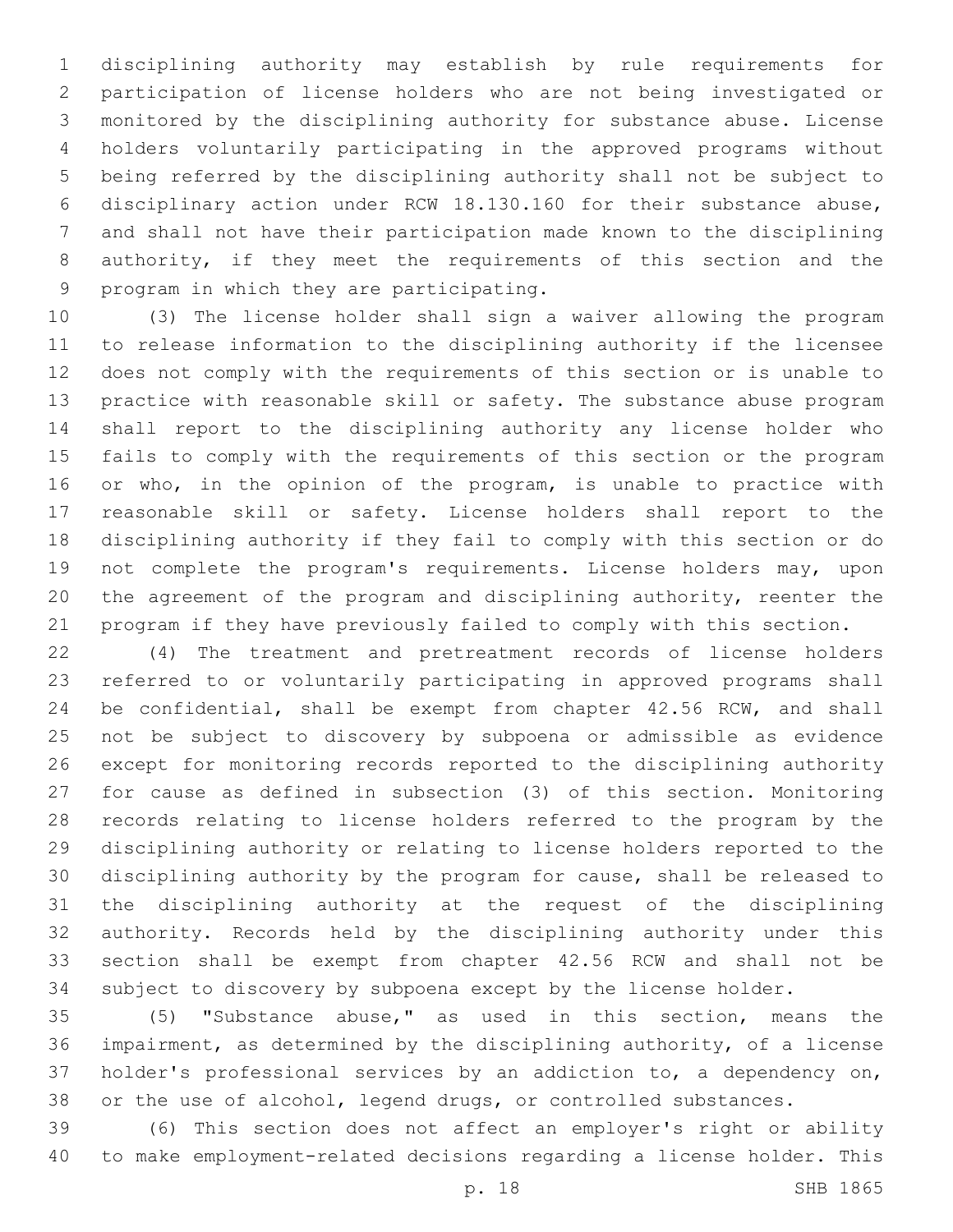section does not restrict the authority of the disciplining authority to take disciplinary action for any other unprofessional conduct.

 (7) A person who, in good faith, reports information or takes action in connection with this section is immune from civil liability 5 for reporting information or taking the action.

 (a) The immunity from civil liability provided by this section shall be liberally construed to accomplish the purposes of this section and the persons entitled to immunity shall include:

(i) An approved monitoring treatment program;9

(ii) The professional association operating the program;

 (iii) Members, employees, or agents of the program or 12 association;

 (iv) Persons reporting a license holder as being possibly impaired or providing information about the license holder's 15 impairment; and

 (v) Professionals supervising or monitoring the course of the impaired license holder's treatment or rehabilitation.

 (b) The courts are strongly encouraged to impose sanctions on clients and their attorneys whose allegations under this subsection are not made in good faith and are without either reasonable 21 objective, substantive grounds, or both.

 (c) The immunity provided in this section is in addition to any 23 other immunity provided by law.

 (8) In the case of a person who is applying to be a substance use disorder professional or substance use disorder professional trainee 26 certified under chapter 18.205 RCW, an agency affiliated counselor 27 registered under chapter 18.19 RCW, or a peer specialist or peer 28 specialist trainee certified under chapter 18.--- RCW (the new chapter created in section 19 of this act), if the person is:

 (a) Less than one year in recovery from a substance use disorder, the duration of time that the person may be required to participate in the voluntary substance abuse monitoring program may not exceed the amount of time necessary for the person to achieve one year in 34 recovery; or

 (b) At least one year in recovery from a substance use disorder, the person may not be required to participate in the substance abuse monitoring program.37

38 (9) ((<del>In the case of a person who is applying to be an agency</del> affiliated counselor registered under chapter 18.19 RCW and practices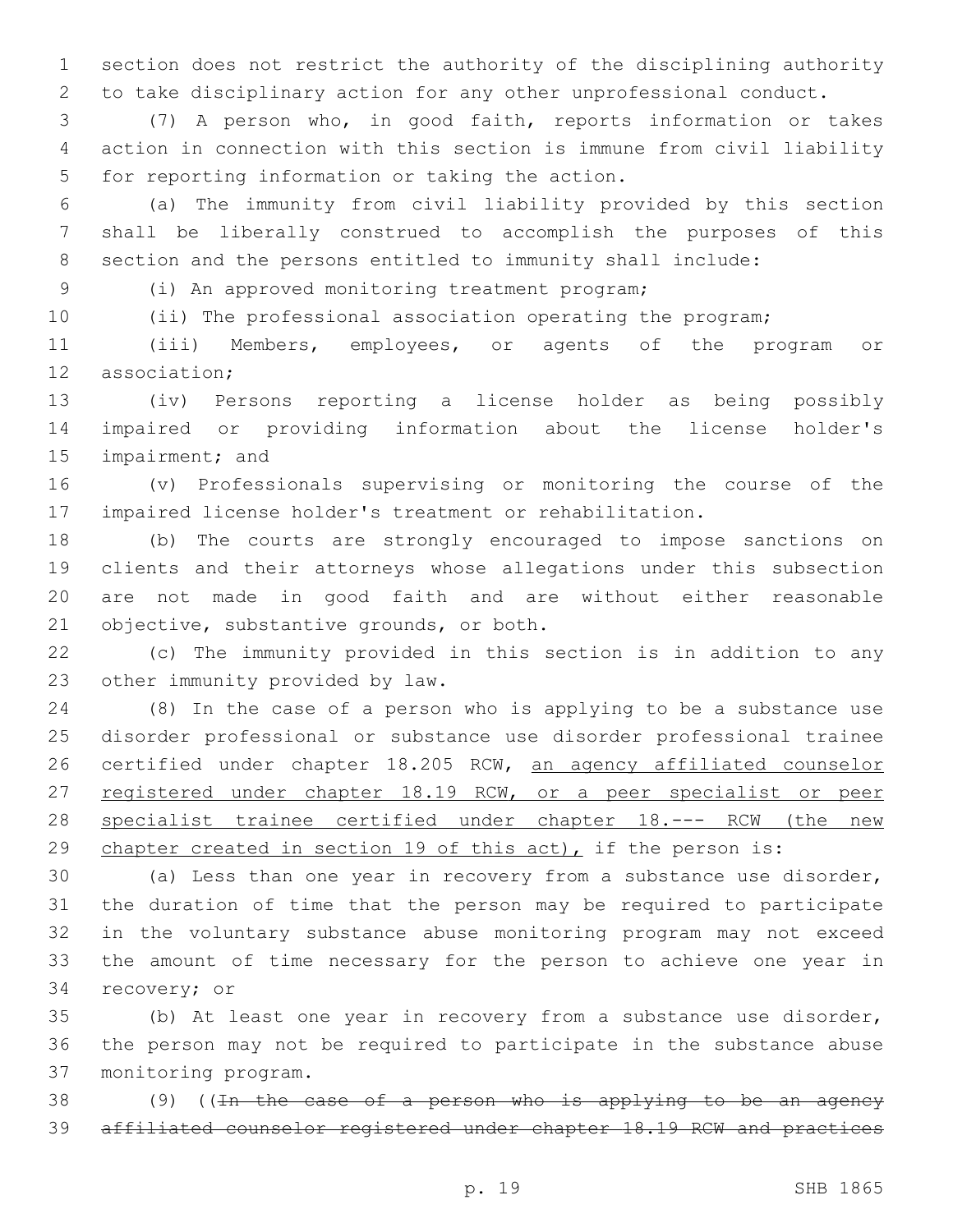1 or intends to practice as a peer counselor in an agency, as defined 2 in RCW  $18.19.020$ , if the person is:

 (a) Less than one year in recovery from a substance use disorder, the duration of time that the person may be required to participate in the voluntary substance abuse monitoring program may not exceed the amount of time necessary for the person to achieve one year in

recovery; or

 (b) At least one year in recovery from a substance use disorder, the person may not be required to participate in the substance abuse monitoring program)) The provisions of subsection (8) of this section 11 apply to any person employed as a peer specialist as of July 1, 2024, participating in a program under this section as of July 1, 2024, and applying to become a certified peer specialist under section 6 of 14 this act, regardless of when the person's participation in a program 15 began. To this extent, subsection (8) of this section applies 16 retroactively, but in all other respects it applies prospectively.

 **Sec. 18.** RCW 43.43.842 and 2021 c 215 s 150 are each amended to 18 read as follows:

 (1)(a) The secretary of social and health services and the secretary of health shall adopt additional requirements for the licensure or relicensure of agencies, facilities, and licensed individuals who provide care and treatment to vulnerable adults, including nursing pools registered under chapter 18.52C RCW. These additional requirements shall ensure that any person associated with a licensed agency or facility having unsupervised access with a vulnerable adult shall not be the respondent in an active vulnerable adult protection order under chapter 7.105 RCW, nor have been: (i) Convicted of a crime against children or other persons as defined in RCW 43.43.830, except as provided in this section; (ii) convicted of crimes relating to financial exploitation as defined in RCW 43.43.830, except as provided in this section; or (iii) found in any disciplinary board final decision to have abused a vulnerable adult 33 as defined in RCW 43.43.830.

 (b) A person associated with a licensed agency or facility who has unsupervised access with a vulnerable adult shall make the disclosures specified in RCW 43.43.834(2). The person shall make the disclosures in writing, sign, and swear to the contents under penalty of perjury. The person shall, in the disclosures, specify all crimes against children or other persons, all crimes relating to financial

p. 20 SHB 1865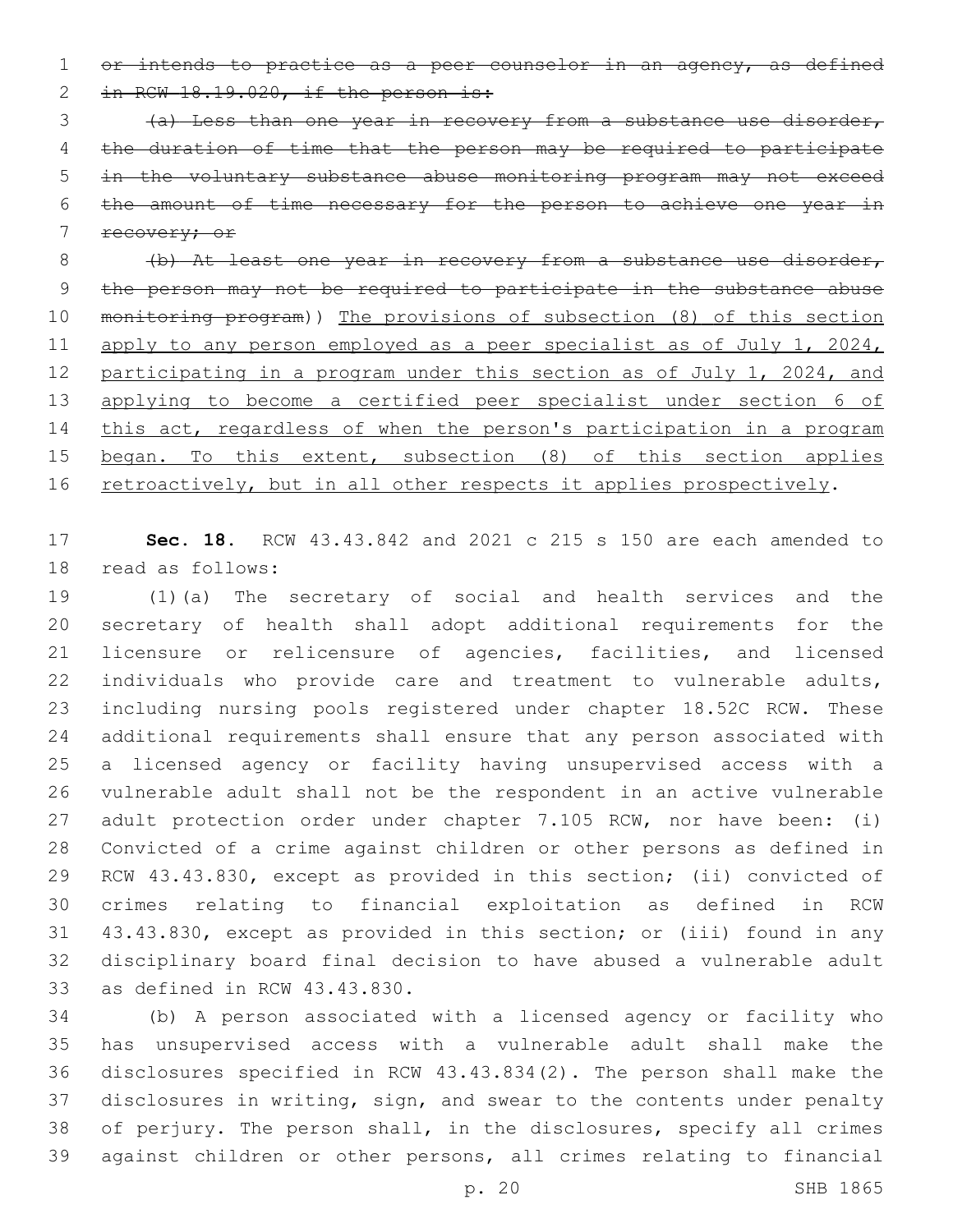exploitation, and all crimes relating to drugs as defined in RCW 43.43.830, committed by the person.2

 (2) The rules adopted under this section shall permit the licensee to consider the criminal history of an applicant for employment in a licensed facility when the applicant has one or more convictions for a past offense and:6

 (a) The offense was simple assault, assault in the fourth degree, or the same offense as it may be renamed, and three or more years have passed between the most recent conviction and the date of 10 application for employment;

 (b) The offense was prostitution, or the same offense as it may 12 be renamed, and three or more years have passed between the most 13 recent conviction and the date of application for employment;

 (c) The offense was theft in the third degree, or the same 15 offense as it may be renamed, and three or more years have passed between the most recent conviction and the date of application for 17 employment;

 (d) The offense was theft in the second degree, or the same offense as it may be renamed, and five or more years have passed between the most recent conviction and the date of application for 21 employment;

 (e) The offense was forgery, or the same offense as it may be renamed, and five or more years have passed between the most recent conviction and the date of application for employment;

 (f) The department of social and health services reviewed the employee's otherwise disqualifying criminal history through the department of social and health services' background assessment review team process conducted in 2002, and determined that such employee could remain in a position covered by this section; or

 (g) The otherwise disqualifying conviction or disposition has been the subject of a pardon, annulment, or other equivalent 32 procedure.

 The offenses set forth in (a) through (g) of this subsection do not automatically disqualify an applicant from employment by a licensee. Nothing in this section may be construed to require the employment of any person against a licensee's judgment.

 (3) The rules adopted pursuant to subsection (2) of this section may not allow a licensee to automatically deny an applicant with a conviction for an offense set forth in subsection (2) of this section for a position as a substance use disorder professional or substance

p. 21 SHB 1865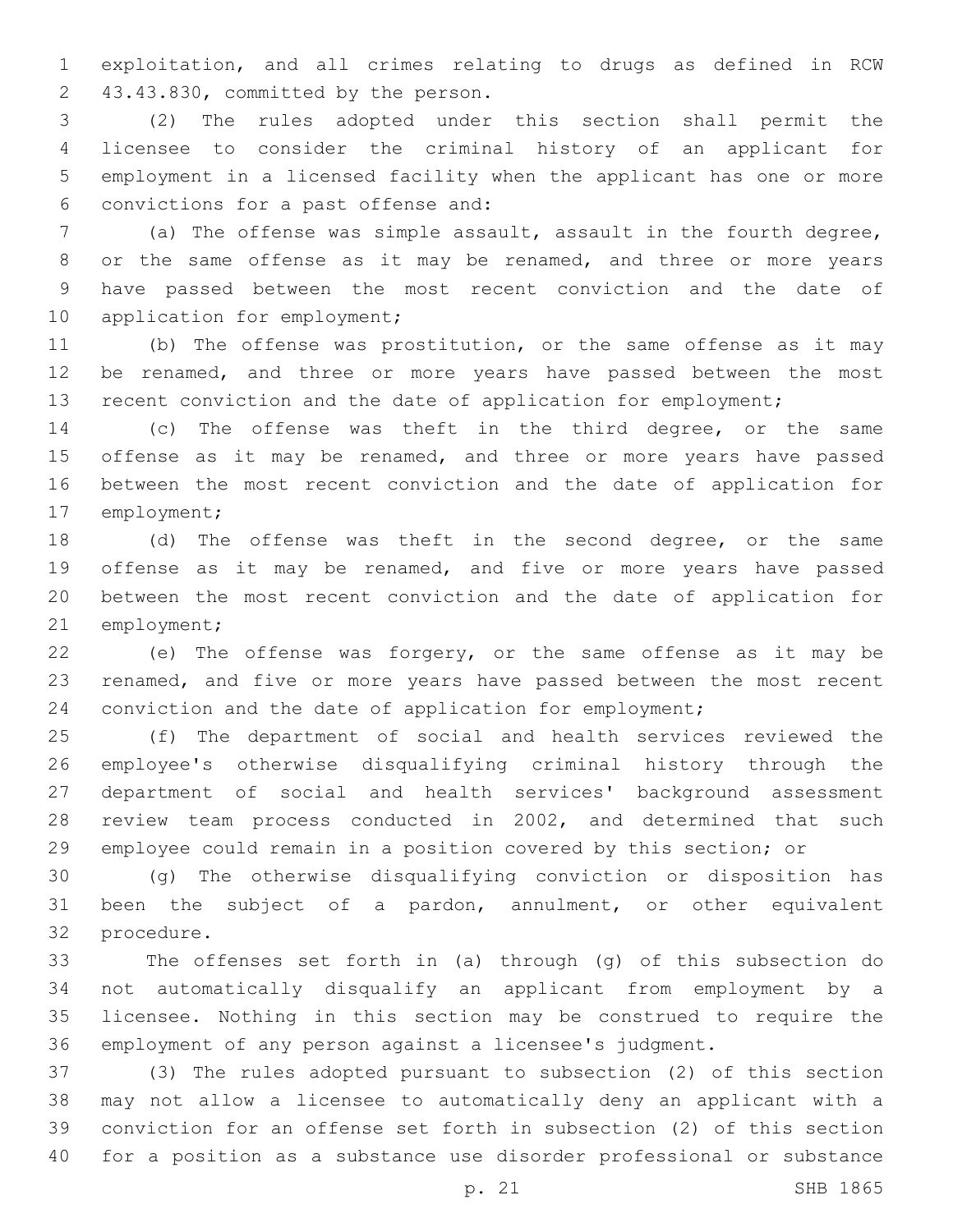1 use disorder professional trainee certified under chapter 18.205 RCW as an agency affiliated counselor registered under chapter 18.19 RCW practicing as a peer counselor in an agency or facility, or as a peer specialist or peer specialist trainee certified under chapter 18.--- 5 RCW (the new chapter created in section 19 of this act), if:

 (a) At least one year has passed between the applicant's most recent conviction for an offense set forth in subsection (2) of this 8 section and the date of application for employment;

 (b) The offense was committed as a result of the applicant's 10 substance use or untreated mental health symptoms; and

 (c) The applicant is at least one year in recovery from a 12 substance use disorder, whether through abstinence or stability on medication-assisted therapy, or in recovery from a mental health 14 disorder.

 (4) ((The rules adopted pursuant to subsection (2) of this section may not allow a licensee to automatically deny an applicant with a conviction for an offense set forth in subsection (2) of this section for a position as an agency affiliated counselor registered under chapter 18.19 RCW practicing as a peer counselor in an agency 20 or facility if:

21 (a) At least one year has passed between the applicant's most recent conviction for an offense set forth in subsection (2) of this 23 section and the date of application for employment;

24 (b) The offense was committed as a result of the person's 25 substance use or untreated mental health symptoms; and

26 (c) The applicant is at least one year in recovery from a 27 substance use disorder, whether through abstinence or stability on 28 medication-assisted therapy, or in recovery from mental health challenges.

 $(30 \t +5)$ ) In consultation with law enforcement personnel, the secretary of social and health services and the secretary of health shall investigate, or cause to be investigated, the conviction record and the protection proceeding record information under this chapter of the staff of each agency or facility under their respective jurisdictions seeking licensure or relicensure. An individual responding to a criminal background inquiry request from his or her employer or potential employer shall disclose the information about his or her criminal history under penalty of perjury. The secretaries shall use the information solely for the purpose of determining eligibility for licensure or relicensure. Criminal justice agencies

p. 22 SHB 1865